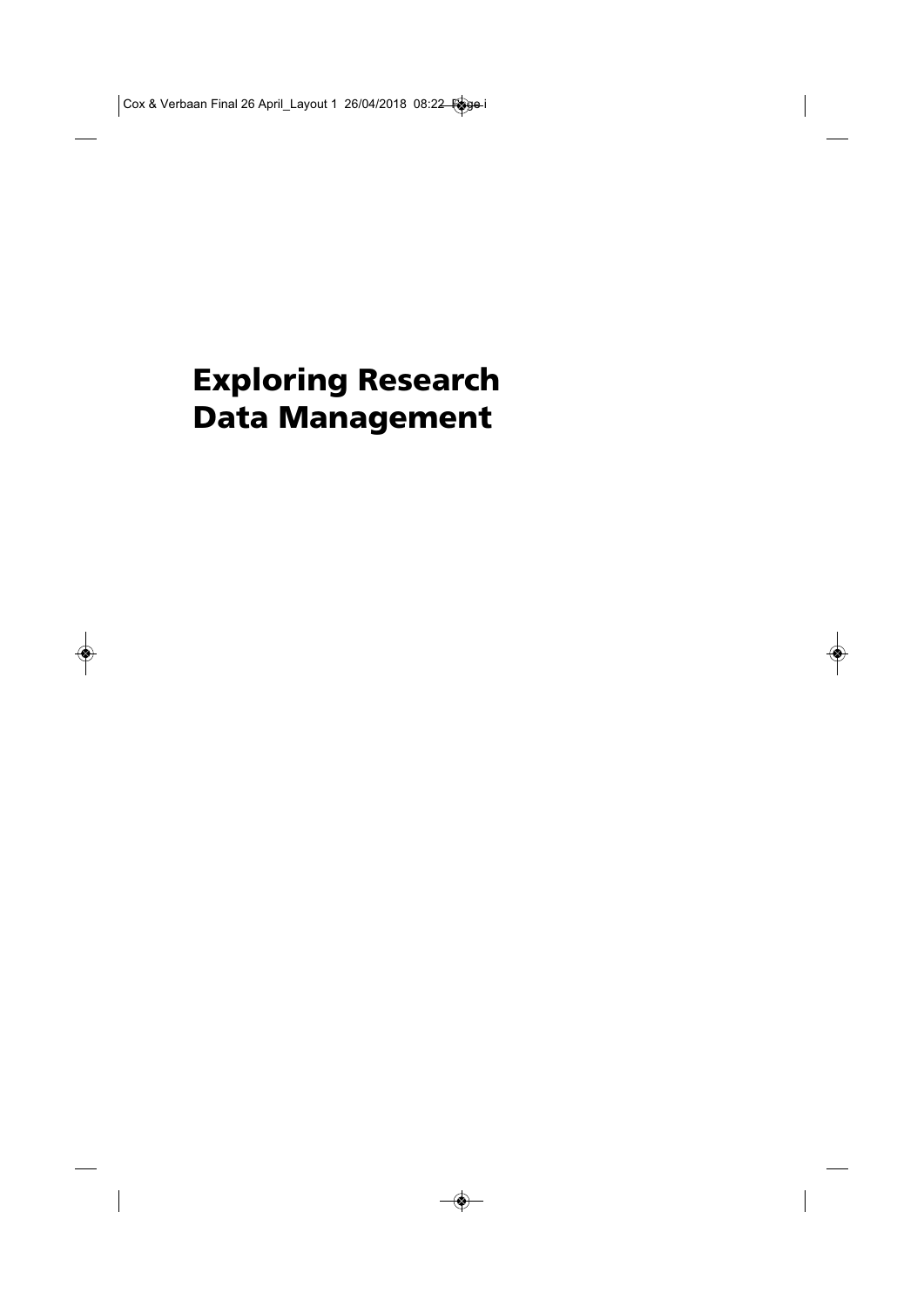Every purchase of a Facet book helps to fund CILIP's advocacy, awareness and accreditation programmes for information professionals.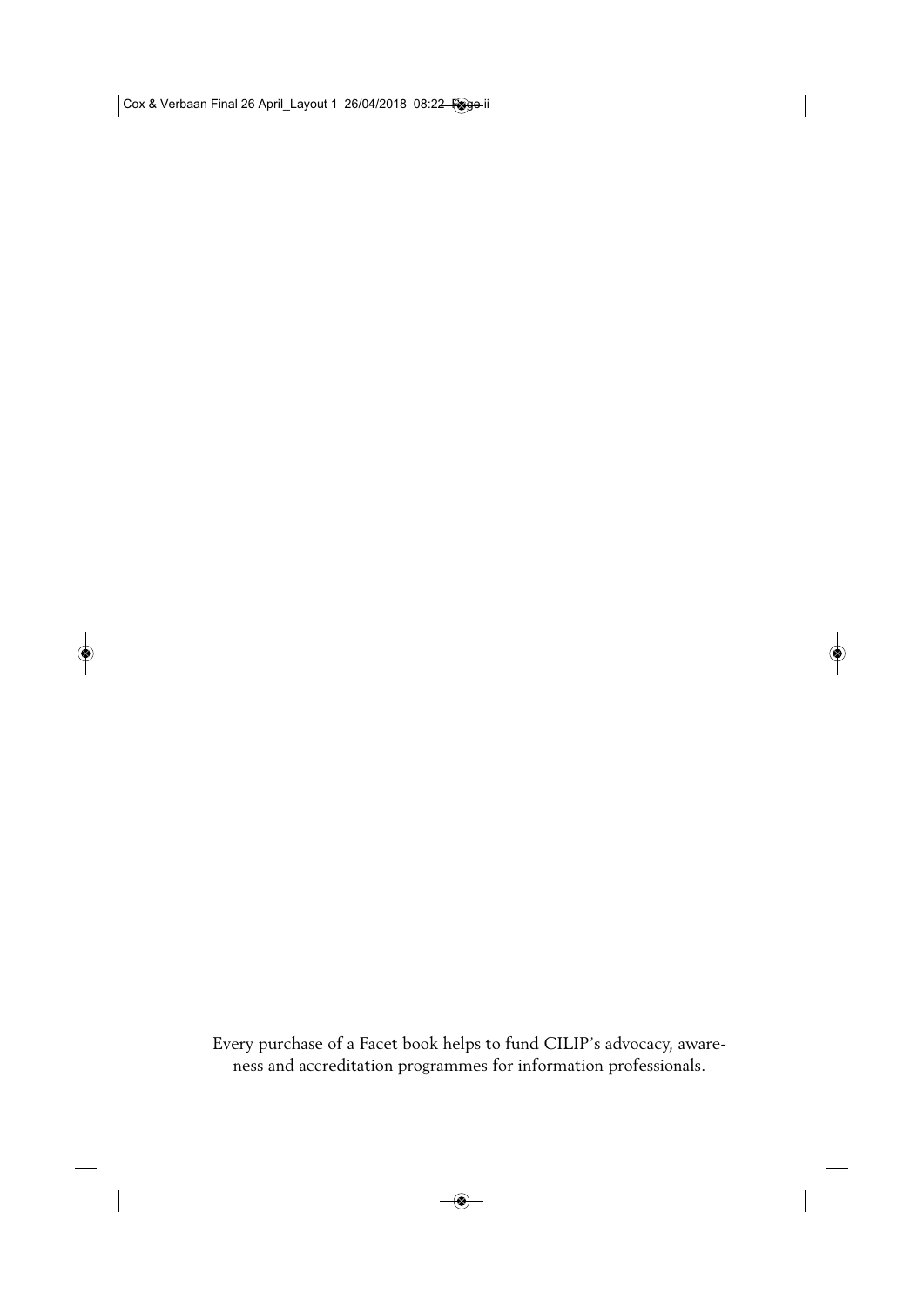# Exploring Research Data Management

**Andrew M. Cox and Eddy Verbaan**

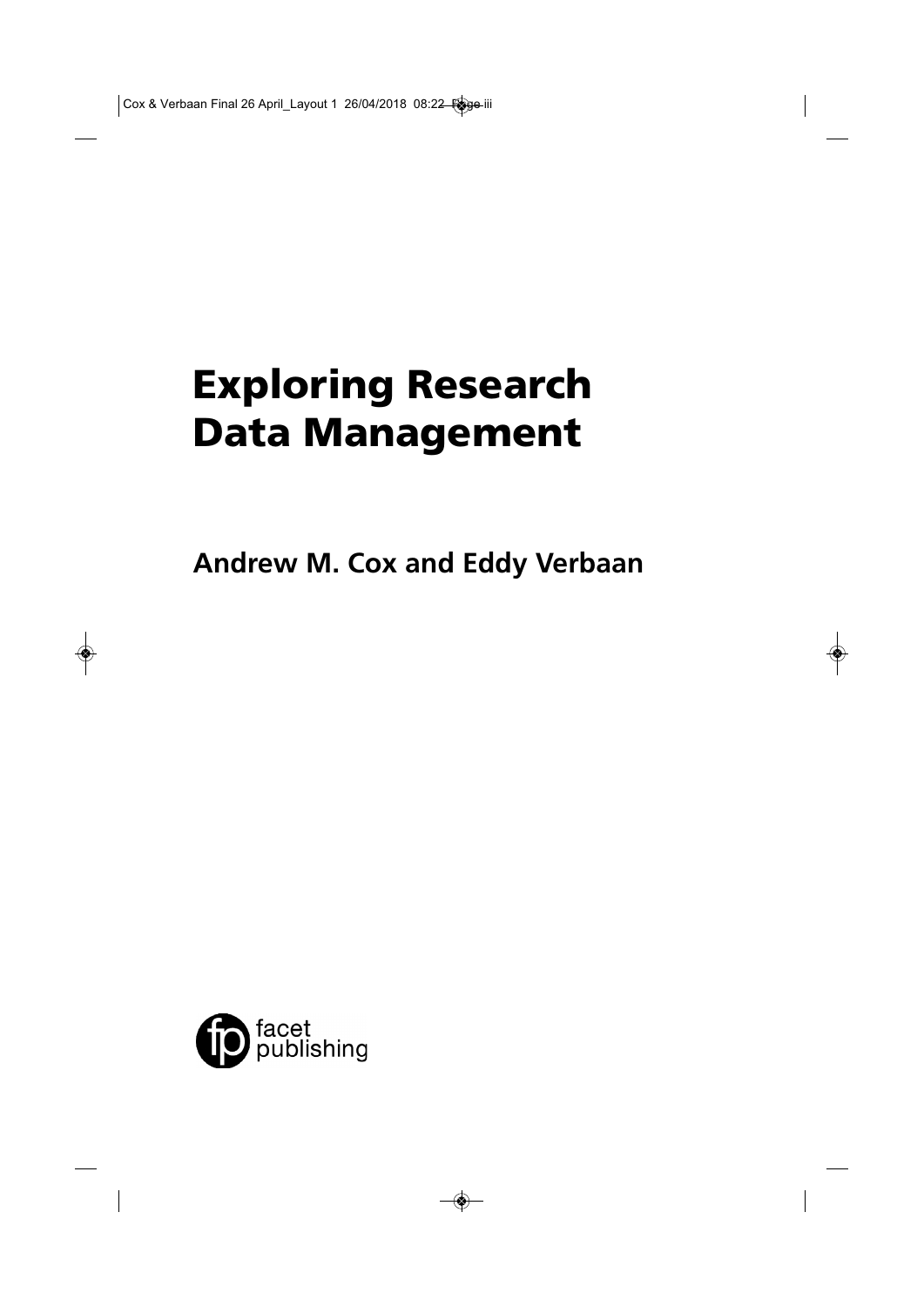© Andrew Cox and Eddy Verbaan 2018

Published by Facet Publishing 7 Ridgmount Street, London WC1E 7AE www.facetpublishing.co.uk

Facet Publishing is wholly owned by CILIP: the Library and Information Association.

The authors have asserted their right under the Copyright, Designs and Patents Act 1988 to be identified as authors of this work.

Except as otherwise permitted under the Copyright, Designs and Patents Act 1988 this publication may only be reproduced, stored or transmitted in any form or by any means, with the prior permission of the publisher, or, in the case of reprographic reproduction, in accordance with the terms of a licence issued by The Copyright Licensing Agency. Enquiries concerning reproduction outside those terms should be sent to Facet Publishing, 7 Ridgmount Street, London WC1E 7AE.

Every effort has been made to contact the holders of copyright material reproduced in this text, and thanks are due to them for permission to reproduce the material indicated. If there are any queries please contact the publisher.

British Library Cataloguing in Publication Data A catalogue record for this book is available from the British Library.

ISBN 978-1-78330-278-9 (paperback) ISBN 978-1-78330-279-6 (hardback) ISBN 978-1-78330-280-2 (e-book)

First published 2018

Text printed on FSC accredited material.



Cover design by Kathryn Beecroft

Typeset from author's files in 11/14pt Revival 565 and Frutiger by Flagholme Publishing Services.

Printed and made in Great Britain by CPI Group (UK) Ltd, Croydon, CR0 4YY.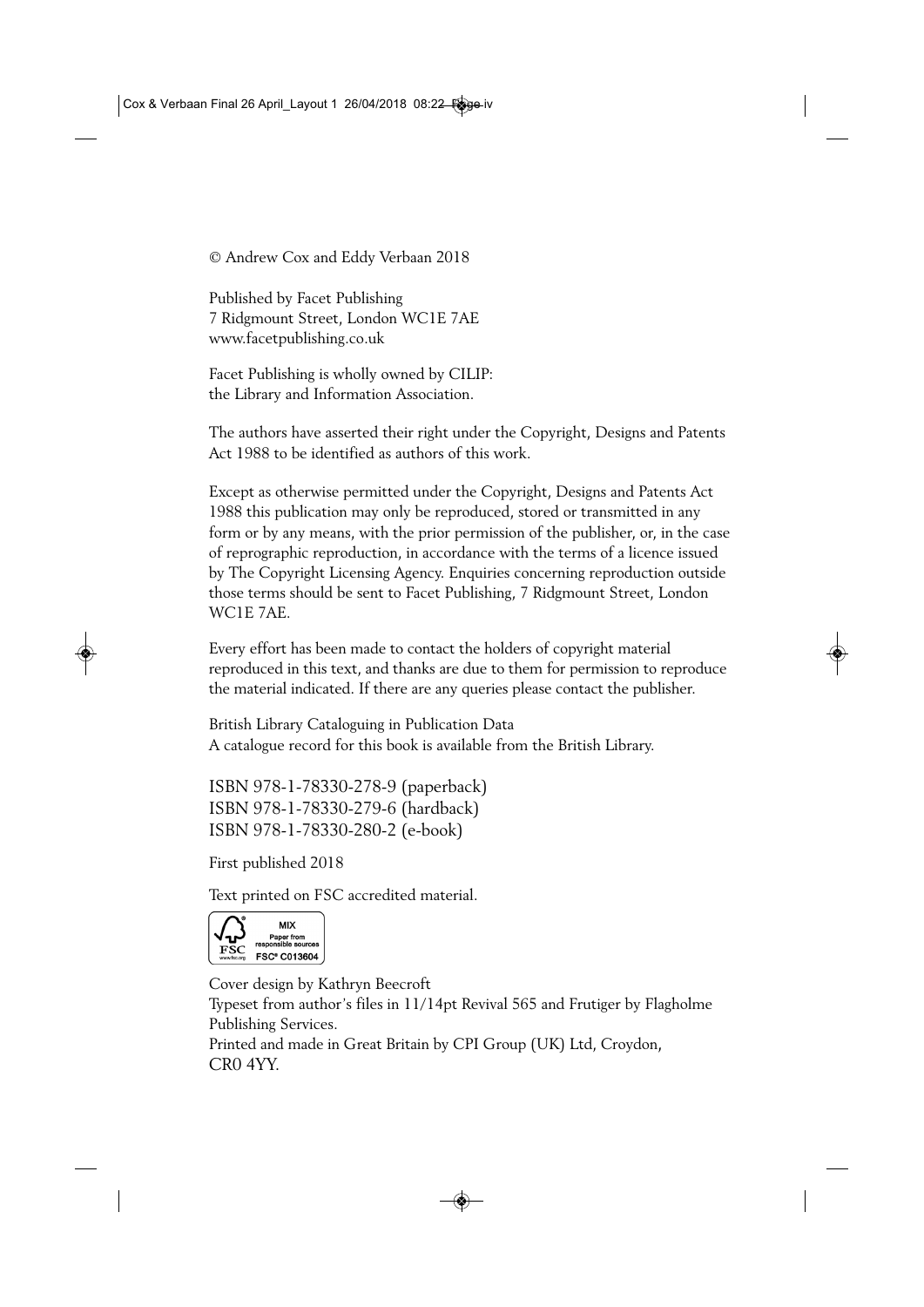## **Contents**

|   | <b>List of tables and figures</b>                                           |                |
|---|-----------------------------------------------------------------------------|----------------|
| 1 | <b>Introducing research data management</b><br>Aims<br>A thought experiment | 1<br>1<br>1    |
|   | <b>RDM</b>                                                                  | 4              |
|   | Why is RDM important now?                                                   | 5              |
|   | What does the practice of supporting RDM actually involve?                  | 6              |
|   | Who is this book for?                                                       | 6              |
|   | About the book                                                              | $\overline{7}$ |
|   | Further reading                                                             | 9              |
| 2 | The social worlds of research                                               | 11             |
|   | Aims                                                                        | 11             |
|   | Introduction                                                                | 11             |
|   | The research landscape                                                      | 11             |
|   | The organisation of research                                                | 13             |
|   | The research lifecycle                                                      | 16             |
|   | The experience of research: research and identity<br>Further reading        | 16<br>18       |
|   |                                                                             |                |
| 3 | What are research data?<br>Aims                                             | 19<br>19       |
|   | Research data are important to (some) researchers                           | 19             |
|   | Types of research data                                                      | 21             |
|   | Some definitions of research data                                           | 22             |
|   | Data collections                                                            | 25             |
|   | Data lifecycles                                                             | 26             |
|   | Research data is complex                                                    | 27             |
|   | Information management and RDM<br>Further reading                           | 30<br>30       |
|   |                                                                             |                |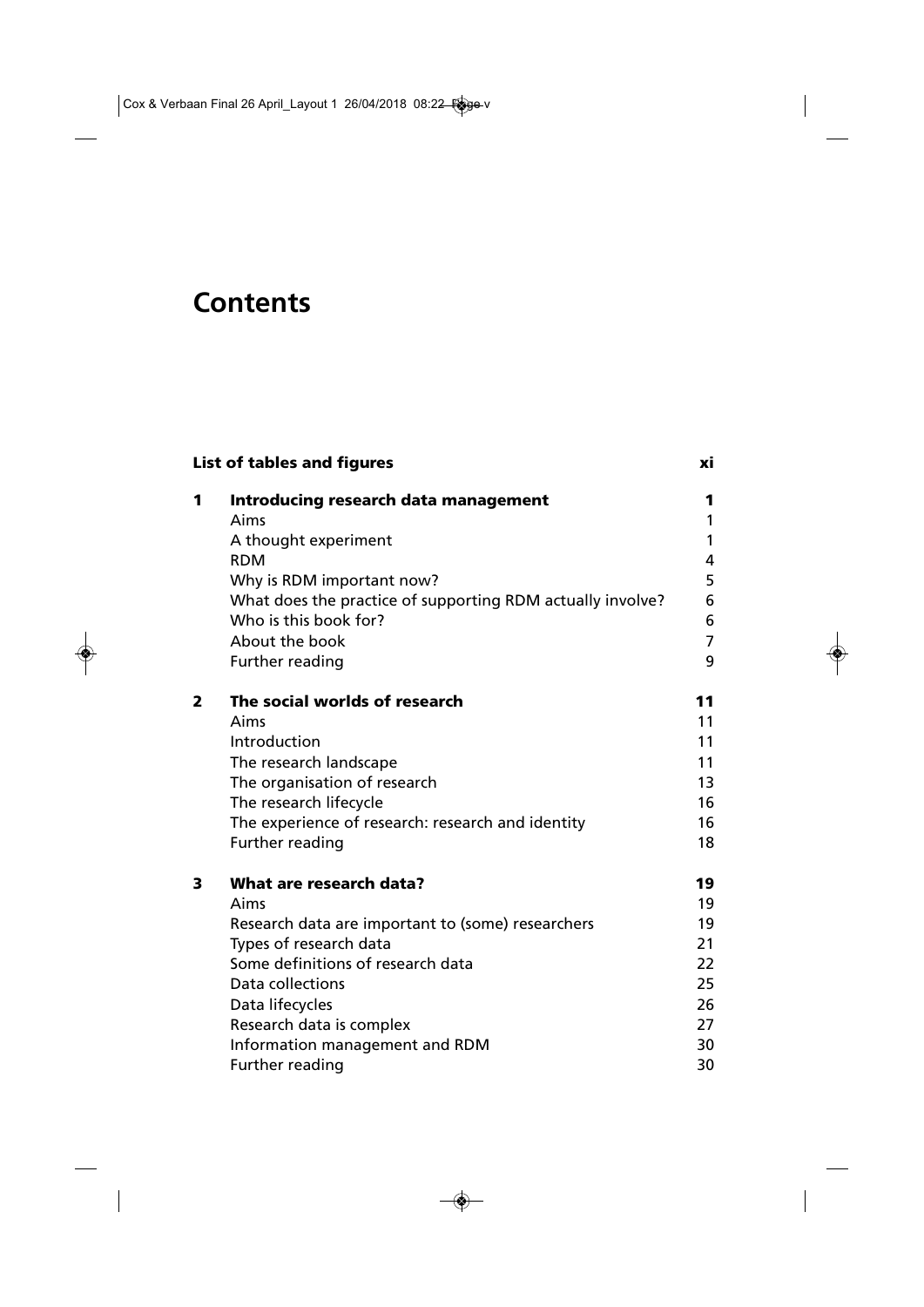#### vi EXPLORING RESEARCH DATA MANAGEMENT

| 4 | Case study of RDM in an environmental engineering<br>science project | 33       |
|---|----------------------------------------------------------------------|----------|
|   | Aims                                                                 | 33       |
|   | The project                                                          | 33       |
|   | The research method                                                  | 34       |
|   | The data                                                             | 35       |
|   | The challenge of metadata                                            | 37       |
|   | The need to foster a culture around metadata                         | 37       |
|   | Data sharing                                                         | 38       |
|   | Talking to researchers                                               | 39       |
|   | Further reading                                                      | 40       |
| 5 | <b>RDM: drivers and barriers</b>                                     | 41       |
|   | Aims                                                                 | 41       |
|   | Introduction                                                         | 41       |
|   | E-research                                                           | 42       |
|   | The 'crisis of reproducibility'                                      | 43       |
|   | Open science                                                         | 45       |
|   | Government and funder policy                                         | 46<br>48 |
|   | Policy developments                                                  | 50       |
|   | Journal policies<br>FAIR data principles                             | 50       |
|   | Data citation                                                        | 51       |
|   | RDM and the new public management                                    | 52       |
|   | <b>Drivers and barriers</b>                                          | 53       |
|   | Further reading                                                      | 55       |
| 6 | <b>RDM as a wicked challenge</b>                                     | 57       |
|   | Aims                                                                 | 57       |
|   | Types of problem                                                     | 57       |
|   | The wicked challenge concept                                         | 58       |
|   | Is RDM wicked?                                                       | 60       |
|   | Leadership in a wicked challenge context                             | 62       |
|   | Further reading                                                      | 64       |
| 7 | <b>Research data services</b>                                        | 67       |
|   | Aims                                                                 | 67       |
|   | Research data services (RDS)                                         | 67       |
|   | Vision, mission, strategy and governance                             | 69       |
|   | <b>Stakeholders</b>                                                  | 71       |
|   | Supporting research                                                  | 71       |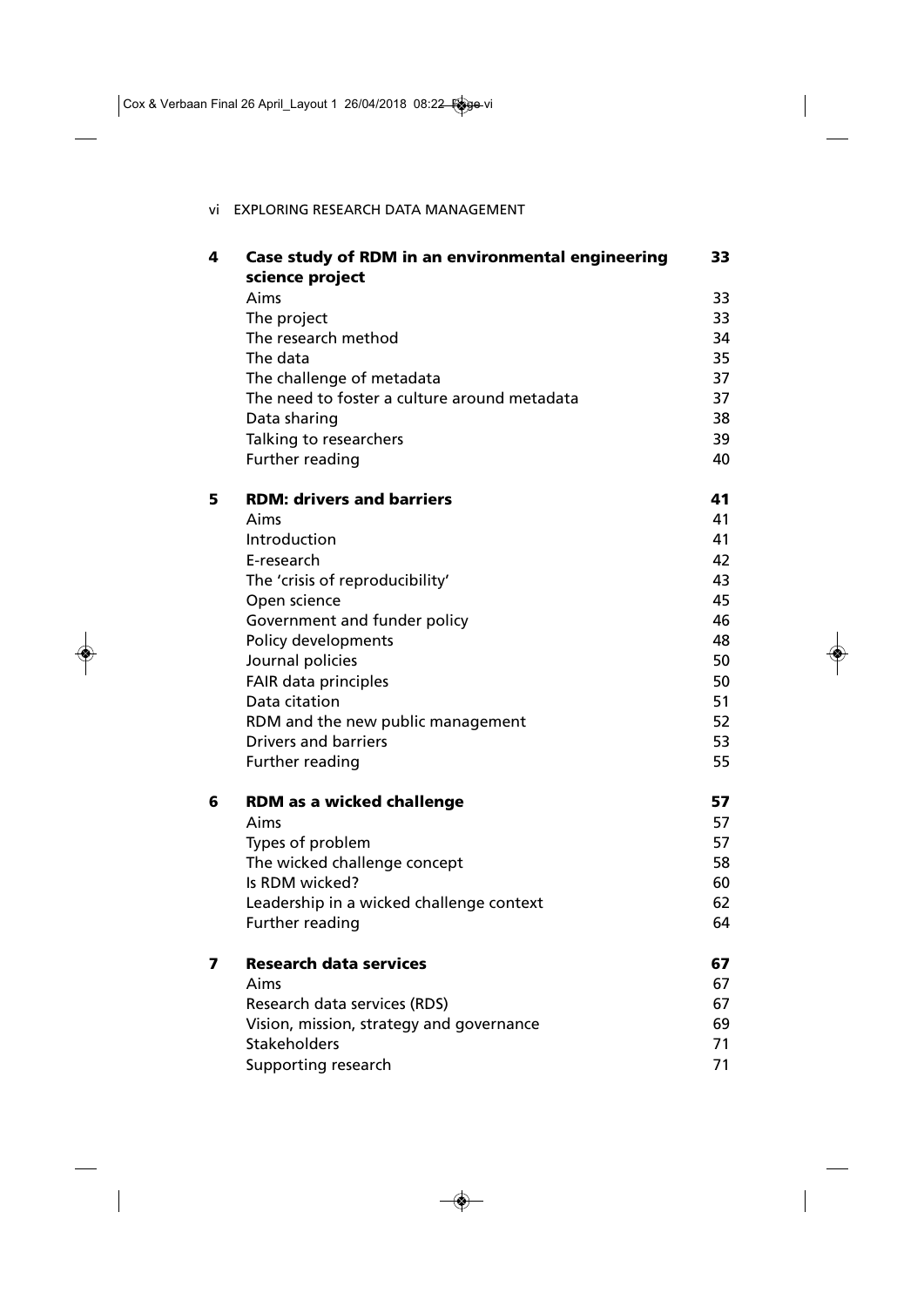|    | Further reading                                      | 73         |
|----|------------------------------------------------------|------------|
| 8  | <b>Staffing a research data service</b><br>Aims      | 75<br>75   |
|    | New activities and roles                             | 75         |
|    | Who does what?                                       | 79         |
|    | The collaborative research data service              | 81         |
|    | New skills and roles                                 | 82         |
|    | Further reading                                      | 83         |
| 9  | Requirements gathering for a research data service   | 85         |
|    | Aims                                                 | 85         |
|    | Finding out more about an institution<br>Surveys     | 85<br>86   |
|    | Interviews and focus groups                          | 92         |
|    | Further reading                                      | 93         |
| 10 | Institutional policy and the business case for       | 95         |
|    | research data services                               |            |
|    | Aims                                                 | 95         |
|    | Writing a policy                                     | 95         |
|    | Developing a policy                                  | 95         |
|    | Content of a policy                                  | 97         |
|    | Layout and style                                     | 99         |
|    | Using and updating the RDM policy                    | 100        |
| 11 | <b>Support and advice for RDM</b>                    | 101        |
|    | Aims                                                 | 101        |
|    | Offering support and advice                          | 101        |
|    | Making the RDS visible<br>Frequently asked questions | 102<br>103 |
|    | The RDM website                                      | 105        |
|    | Key challenges for advice and support                | 106        |
| 12 | <b>Practical data management</b>                     | 107        |
|    | Aims                                                 | 107        |
|    | Introduction                                         | 107        |
|    | Risks and risk management                            | 111        |
|    | File organisation and naming                         | 112        |
|    | Back-ups of active data                              | 113        |
|    | Promoting practical data management                  | 113        |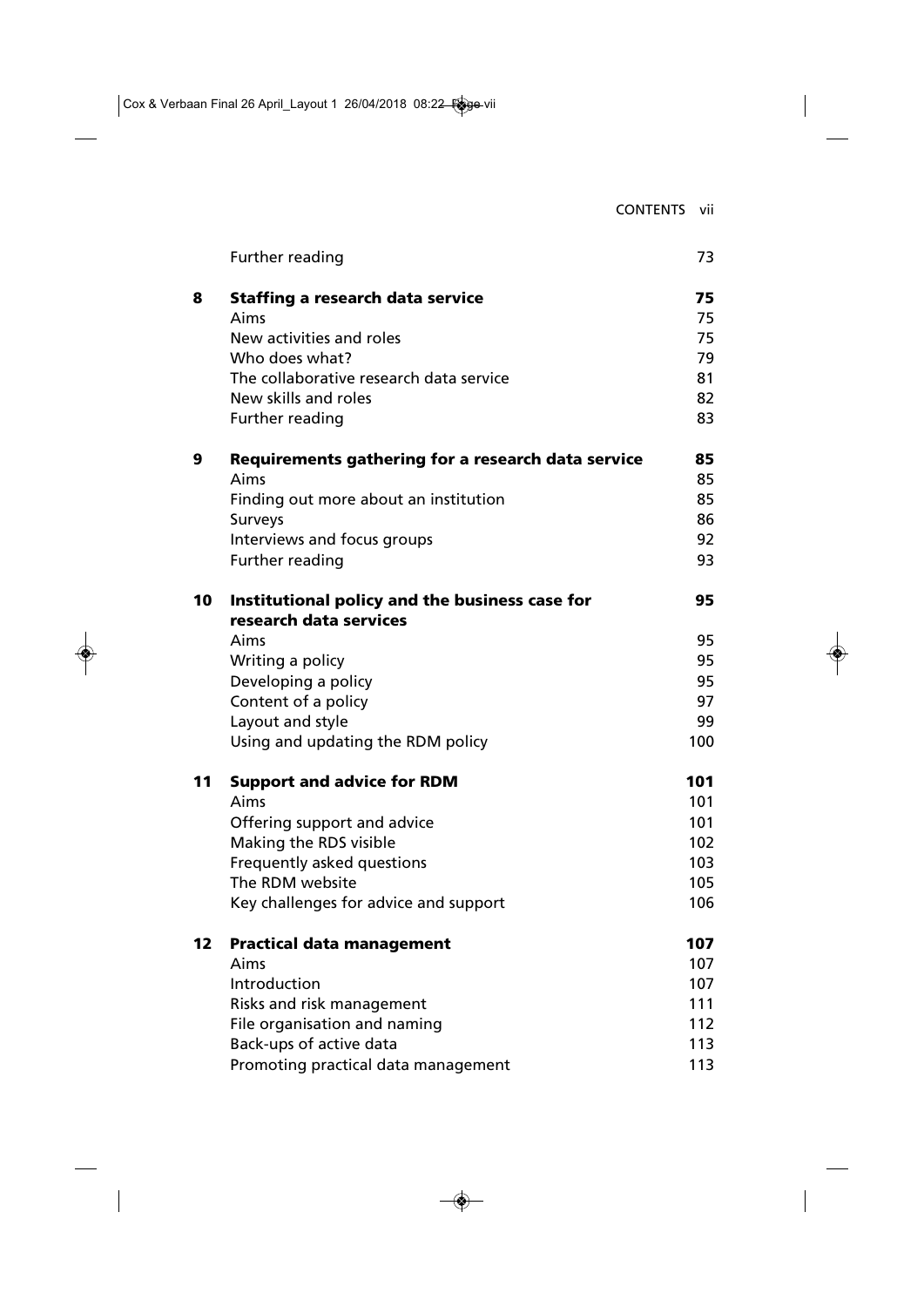|    | Further reading                                                                 | 113        |
|----|---------------------------------------------------------------------------------|------------|
| 13 | Data management planning                                                        | 115        |
|    | Aims                                                                            | 115        |
|    | The data management plan                                                        | 115        |
|    | The benefits of DMPs                                                            | 116        |
|    | The content of a DMP                                                            | 117        |
|    | Reading an example DMP                                                          | 119        |
|    | Common pitfalls                                                                 | 121        |
|    | Supporting data management planning<br>Further reading                          | 121<br>123 |
| 14 | <b>Advocacy for data management and sharing</b>                                 | 125        |
|    | Aims                                                                            | 125        |
|    | Introduction                                                                    | 125        |
|    | Drivers for data sharing                                                        | 127        |
|    | What should researchers do to promote data use and<br>re-use?                   | 128        |
|    | Panda talk                                                                      | 129        |
|    | Some responses                                                                  | 132        |
|    | Changing the culture                                                            | 135        |
|    | Further reading                                                                 | 136        |
| 15 | <b>Training researchers and data literacy</b>                                   | 139        |
|    | Aims                                                                            | 139        |
|    | Introduction                                                                    | 139        |
|    | Step 1: Who is the training for?                                                | 140        |
|    | Step 2: What topics need to be covered?                                         | 141        |
|    | Step 3: Who should deliver the training?                                        | 142        |
|    | Step 4: How should the training be delivered?                                   | 142        |
|    | Making and re-using educational resources                                       | 144<br>144 |
|    | Step 5: How is the training to be made engaging?<br>Step 6: Evaluating training | 144        |
|    | Getting the right mix                                                           | 145        |
|    | Further reading                                                                 | 146        |
| 16 | Infrastructure for research data storage and                                    | 147        |
|    | preservation<br>Aims                                                            | 147        |
|    | <b>Technical infrastructure</b>                                                 | 147        |
|    | The repository                                                                  | 148        |
|    |                                                                                 |            |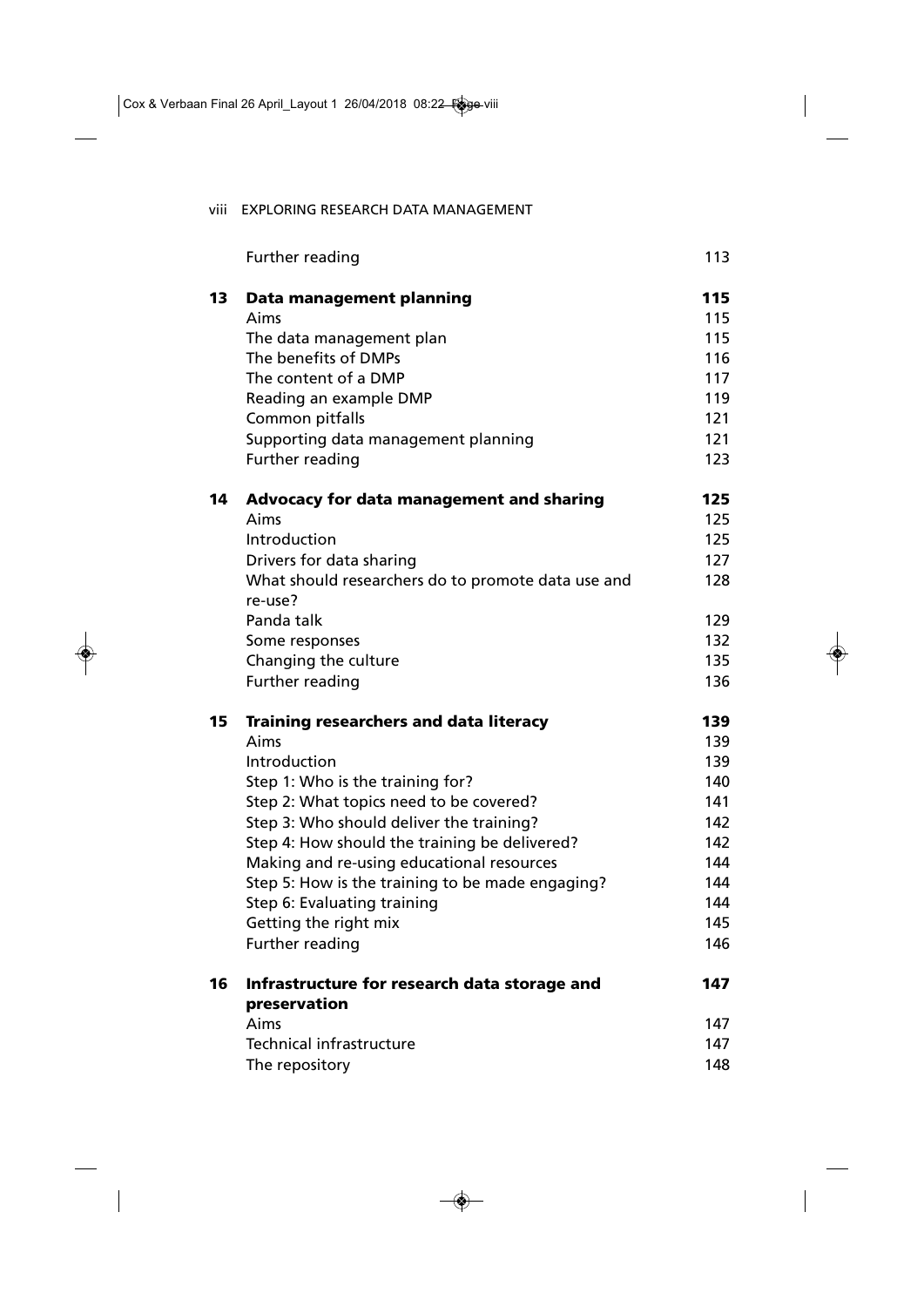|              | Selecting data for deposit<br>Preparing data: metadata and documentation<br>Preparing data: file formats | 149<br>152<br>154<br>154 |
|--------------|----------------------------------------------------------------------------------------------------------|--------------------------|
|              | Ingest<br>Providing access to consumers                                                                  | 155                      |
|              | Further reading                                                                                          | 157                      |
| 17           | <b>Evaluation of RDS</b>                                                                                 | 159                      |
|              | Aims                                                                                                     | 159                      |
|              | Introduction                                                                                             | 159                      |
|              | Principles of evaluation                                                                                 | 161                      |
|              | Measuring impact                                                                                         | 162<br>166               |
|              | A balanced scorecard approach<br>Maturity models                                                         | 167                      |
|              | Further reading                                                                                          | 170                      |
|              |                                                                                                          |                          |
| 18           | <b>Ethics and research data services</b>                                                                 | 173                      |
|              | Aims                                                                                                     | 173                      |
|              | An ethical service                                                                                       | 173                      |
|              | Research ethics                                                                                          | 174                      |
|              | <b>Dilemmas for RDS</b>                                                                                  | 175                      |
|              | Ethics in professional relationships                                                                     | 176                      |
|              | Further reading                                                                                          | 177                      |
| 19           | A day in the life working in an RDS                                                                      | 179                      |
|              | Aims                                                                                                     | 179                      |
|              | RDM in practice                                                                                          | 179                      |
|              | Strategic development                                                                                    | 179                      |
|              | Advocacy, training and support                                                                           | 181<br>182               |
|              | Repository work<br>RDM day to day                                                                        | 184                      |
|              |                                                                                                          |                          |
| 20           | <b>Conclusion: the skills and mindset to succeed in RDM</b>                                              | 187                      |
|              | Aim                                                                                                      | 187                      |
|              | Working in RDM                                                                                           | 187                      |
|              | Your career plan and RDM                                                                                 | 189                      |
|              | Keeping up to date                                                                                       | 192                      |
| <b>Index</b> |                                                                                                          | 195                      |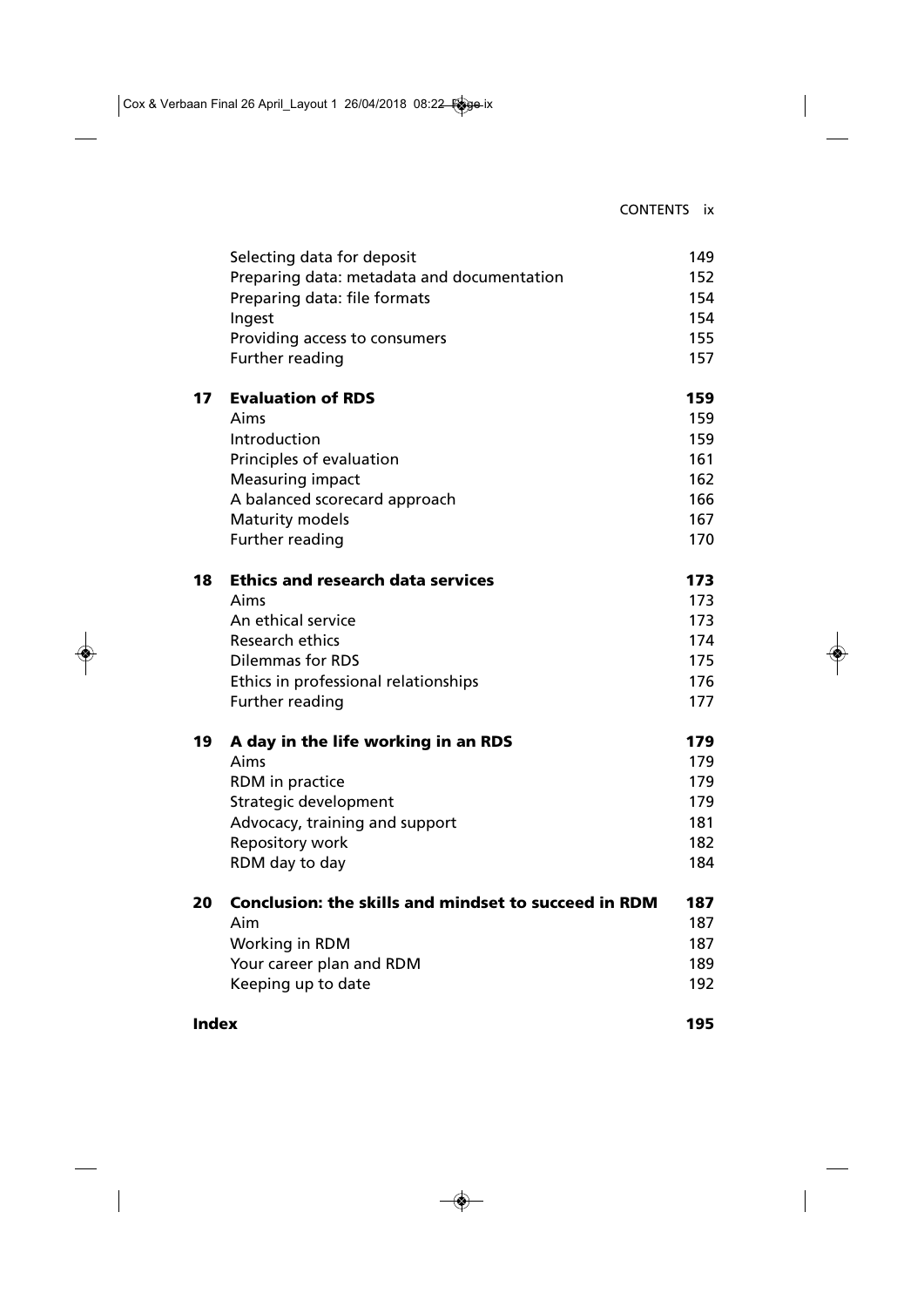## **List of tables and figures**

## Tables

| 3.1            | Some formats of data                            | 21  |
|----------------|-------------------------------------------------|-----|
| $3.2^{\circ}$  | Some types of data                              | 22  |
| 12.1           | The structure of a risk log                     | 112 |
| 16.1           | Supporting preservation                         | 148 |
| 16.2           | Some types of data                              | 151 |
| 17.1           | Impact measures                                 | 162 |
| 17.2           | Maturity model for evaluation of RDS            | 168 |
| <b>Figures</b> |                                                 |     |
| 5.1            | Force field analysis of RDM                     | 55  |
| 8.1            | Scoring chart for new tasks that could be       | 77  |
|                | created by RDM                                  |     |
| 12.1           | Questionnaire on personal information practices | 108 |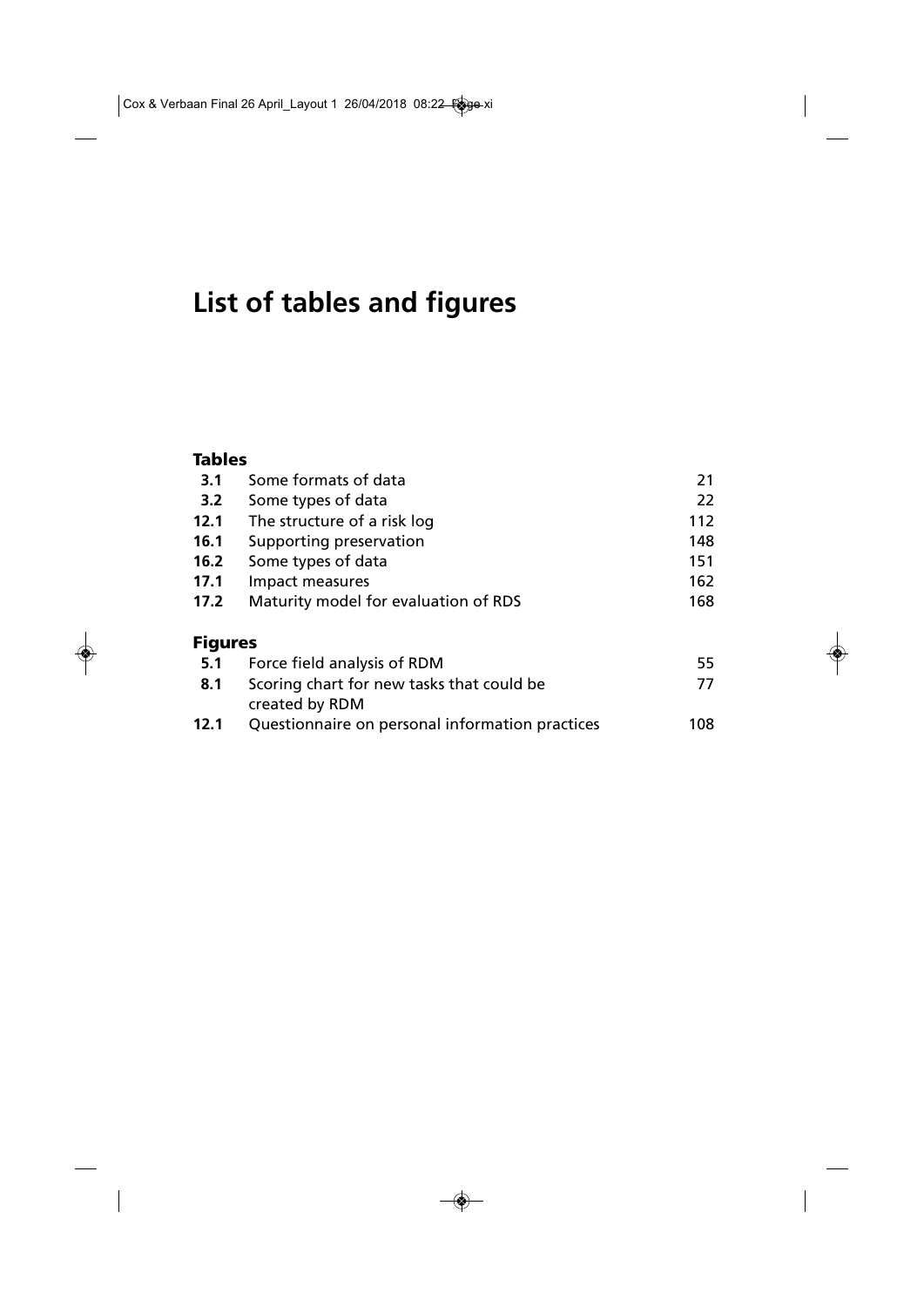## CHAPTER 3

## **What are research data?**

#### Aims

The aim of this chapter is to explore what research data are. It will help you start to have productive conversations with researchers about their data.

#### Research data are important to (some) researchers

For many researchers in the sciences and social sciences research data are of central importance to their work. Planning the collection of appropriate data is a key part of research design. The term 'data creation' may often be a more accurate term than 'data collection' or 'data capture', which imply that data are something existing before the researcher intervenes to actively construct them. But the language in use varies between fields of study and not all research projects actively create data. Creating data may take up many hours of work, and can be one of the most exciting parts of the research process, where the researcher gets into the laboratory or out into the field in the hope of finding something new. Then, processing the data and analysing them are central to creating new knowledge.

Skill and innovation in eliciting and then analysing data is central to one's success as a researcher. The researcher's deep relationship to data is strongly linked to their methodological commitments about how they believe science builds knowledge. A common understanding of methods is a central aspect of their subject discipline. Thus they have a strong investment in research data and a concern with their quality.

Actually, in many fields there is a kudos attached to collecting data oneself. It could be seen as a rite of passage for the novice researcher in some subjects. When talking about their work researchers often talk about 'my data . . . my stuff'. This points to the strong relationship between research, research data and identity. The conversation about research data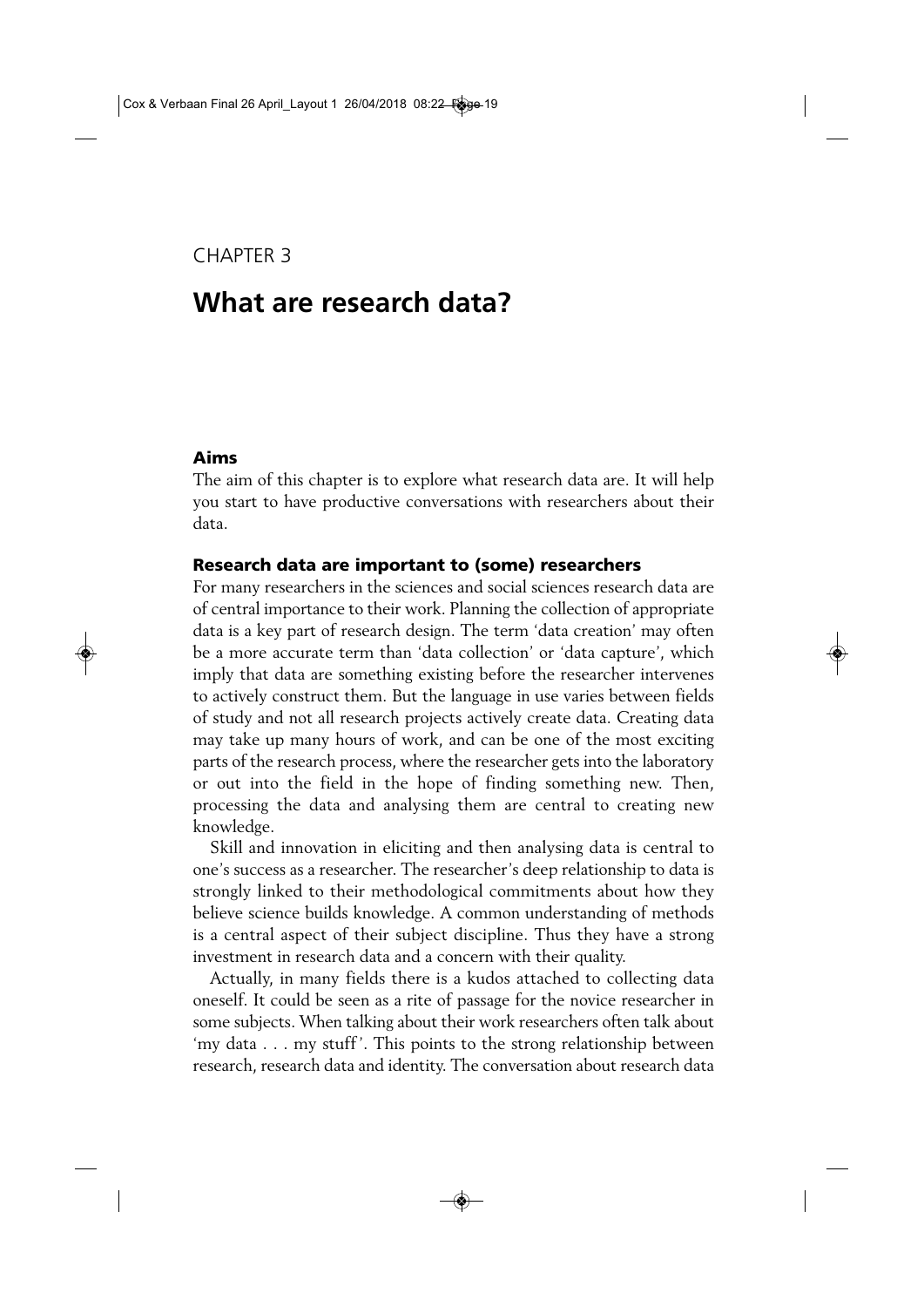is a deep one. We have even heard researchers talk about their data as their 'life's work'. Material they are gathering is part of building a legacy. Imagine the researcher who has pursued their interests over multiple projects throughout a long research career. To them they have an intimate connec tion to the various datasets that they have accumulated and pored over for many hours. Often it can be this, as much as pragmatic concerns such as fear of being beaten to publication, that inhibits research data sharing.

Having said all this, for many researchers data are essentially a means to an end: they are the foundation for gaining understanding of a phenomenon and then for publishing one's results. It is the understanding and the publications that matter more than the actual data.

Furthermore, some researchers would deny collecting 'data' at all. This might be because they see the term data as implying quantitative material such as survey data, when they deal with qualitative material such as interviews and observations. Or it may be that in their field one simply does not refer to evidence as 'data'. Thus, historians typically differentiate primary sources (original documents such as archival material) and secondary sources (interpreting the phenomenon that is studied, usually published works). Their primary sources are their data. So do not always start the conversation by talking about 'data'. If you do you run the risk of alienating humanities scholars.

Furthermore, some researchers genuinely don't collect data, e.g. in a purely theoretical field such as philosophy, arguably there are no data.

Talking to a researcher about the data they collect and analyse is a key conversation to have if you are working in the RDM field. But one has to be careful to use the terminology that researchers in that particular field relate to.

#### Exploring further

Start reading some papers produced by the researchers in the institution you work for, if you work for one, or an institution where you are studying. What are the data sources they are using? For example, in a social science or science paper the methodology section should describe in a fair amount of detail what the data were and how they were handled and analysed. The paper should reflect a particular methodological position.

Have a look at some research methods books for the same field. These also give you a sense of the typical sorts of research going on in that area and the data types in use.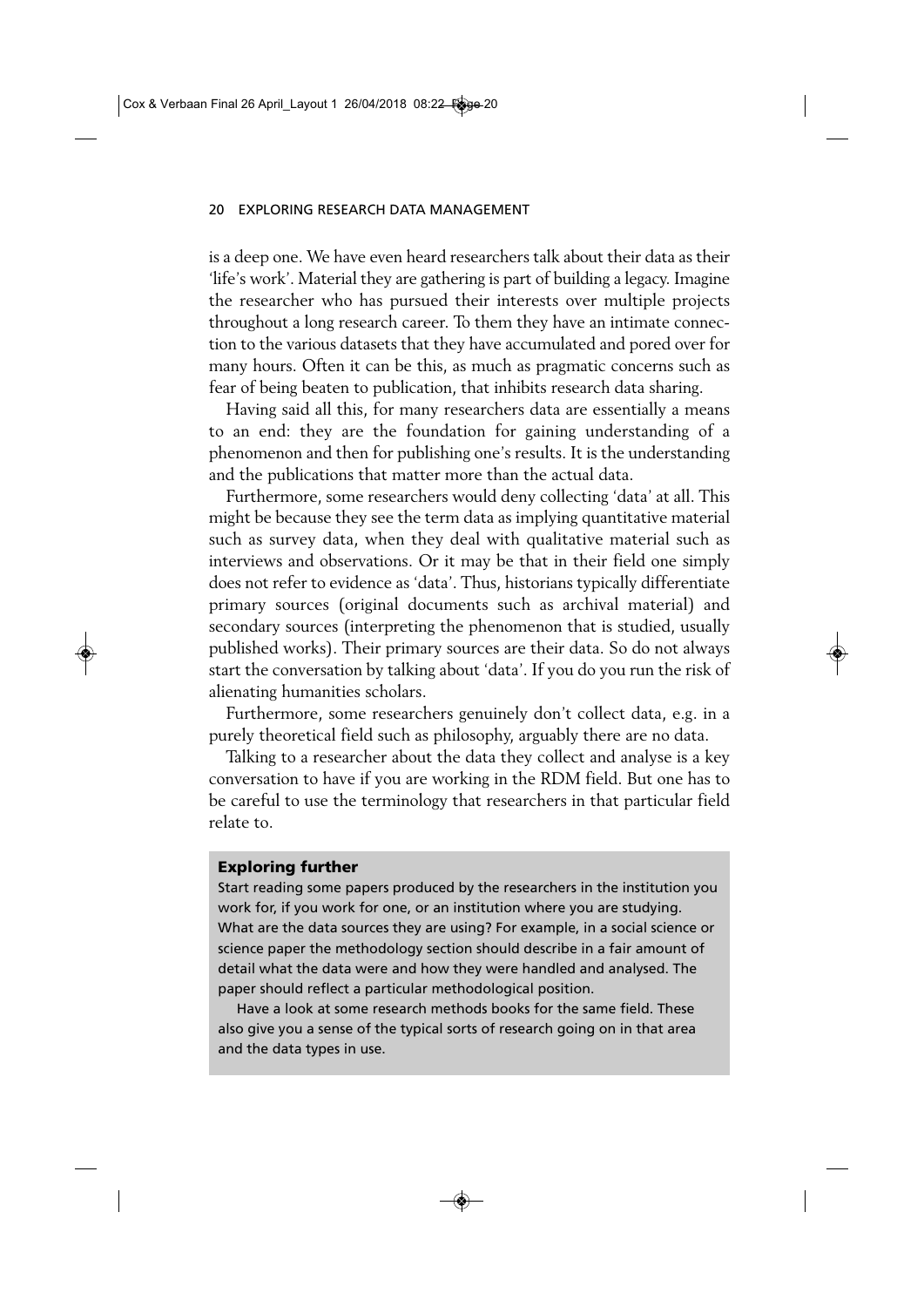Talk to a researcher about their work. Make a conscious effort to listen out for the terms they use to describe the research process and to categorise data. It may well be hard to understand the exact meaning of some of the measurements they make, if one does not have a related background. But one can begin to explore the issues that the researcher has about data quality.

#### Types of research data

Institutional surveys for RDM (see Chapter 9) often ask questions about research data such as how much data individuals have in gigabytes and what sort of data it is, e.g. whether it is in Word files, images, spreadsheets and so on.

Even if it is important to them and even if they do have lots of data, one should probably not rely too much on researchers' own estimates of the quantity of data they hold, or even the order of magnitude of data they have. Do you know how many megabytes of files you have on your work computer? Probably not; because there is no real need to know. When we ran an RDM survey at Sheffield in 2014 around a quarter answered 'don't know'. Many more who did answer may simply have been guessing.

Defining data by format, as in Table 3.1, may be useful for data management purposes, but it tells us little about what is in the document or spreadsheets.

| Documents (Text, PDF, Microsoft Word)                                                                        |
|--------------------------------------------------------------------------------------------------------------|
| Spreadsheets (for example: Microsoft Excel)                                                                  |
| Websites                                                                                                     |
| Notebooks/diaries                                                                                            |
| Databases (for example: Access, MySQL, Oracle)                                                               |
| Questionnaires, transcripts, codebooks                                                                       |
| Audiotapes, videotapes                                                                                       |
| Film, photographs                                                                                            |
| Artefacts, slides, specimens, samples                                                                        |
| Collection of digital objects acquired and generated during the process of<br>research                       |
| Raw data files generated by software, sensors or instrument files                                            |
| Models, algorithms, scripts                                                                                  |
| Contents of an application (input, output, log files for analysis software,<br>simulation software, schemas) |
|                                                                                                              |

|  |  |  | Table 3.1 Some formats of data |  |  |
|--|--|--|--------------------------------|--|--|
|--|--|--|--------------------------------|--|--|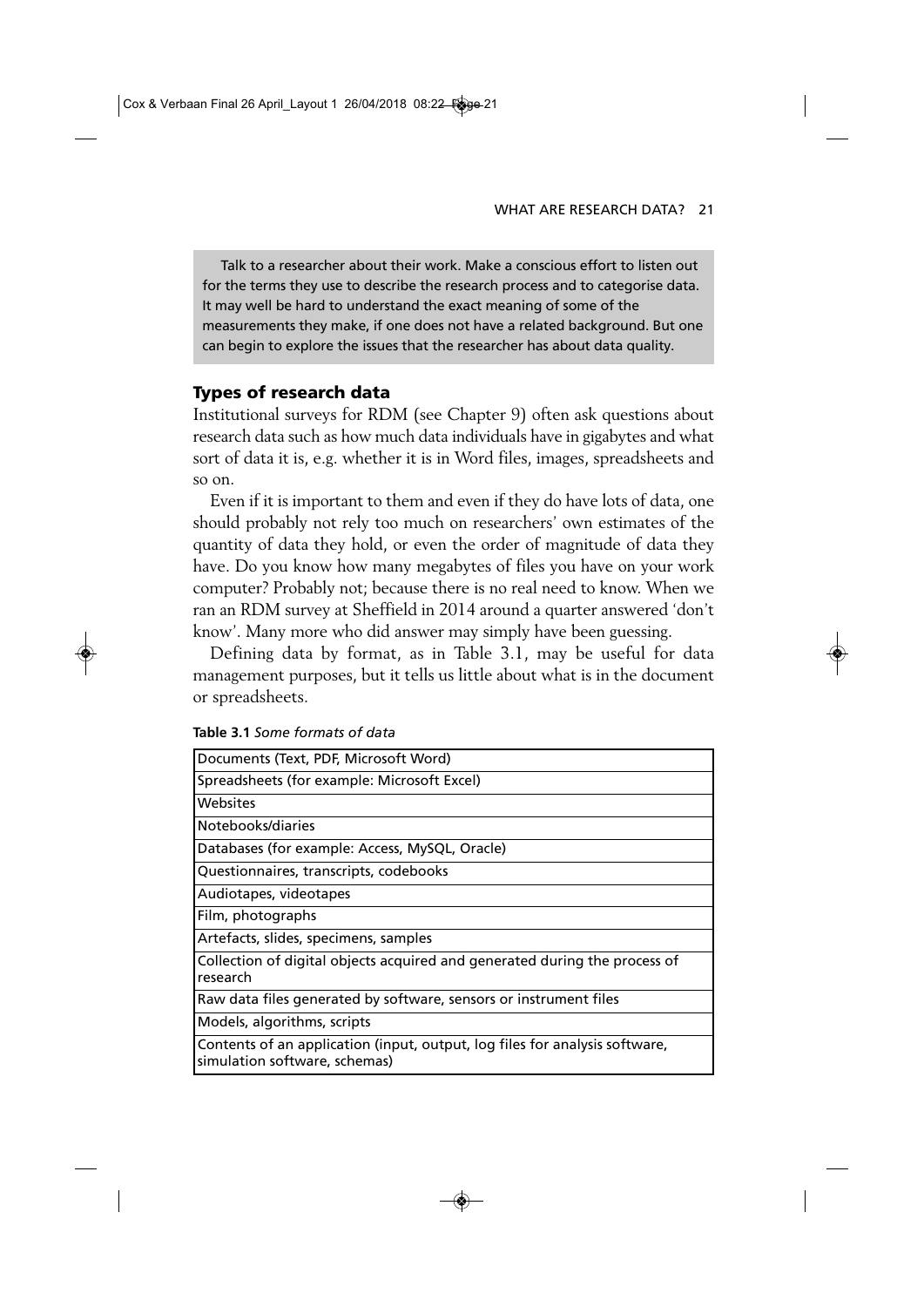#### 22 EXPLORING RESEARCH DATA MANAGEMENT

Table 3.2 gives us an immediate sense of the range of types of data. Virtually anything could be data. It could be non-digital: it could be a material object or a completed printed questionnaire. If it is digital, it could be vast and complex; or small. Categories such as 'images' disguise the huge range of visual material used in research, from works of art and historical photos to satellite imagery and medical photography. One project might produce multiple forms of data.

| Results of experiments                         |
|------------------------------------------------|
| Measurements collected in the field            |
| Software programmes and their outputs          |
| Interview audio recordings and transcripts     |
| Focus group transcripts                        |
| Questionnaire responses                        |
| Government surveys                             |
| Images                                         |
| Moving images                                  |
| <b>Historical documents</b>                    |
| Physical objects                               |
| Social media data: tweets                      |
| Logs of web server traffic or another activity |
|                                                |

**Table 3.2** *Some types of data*

From an RDM point of view this proliferation of data types is central to the challenge. For example, we may need to run a repository that handles at least part of this range of types of material. Inevitably the descriptive standards and documentation of data are also widely variable across subjects, and so similar types of data might be described in rather different ways.

## Some definitions of research data

Read these definitions carefully, and consider their strengths and weaknesses:

Factual records (numerical scores, textual records, images and sounds) used as primary sources for scientific research, and that are commonly accepted in the scientific community as necessary to validate research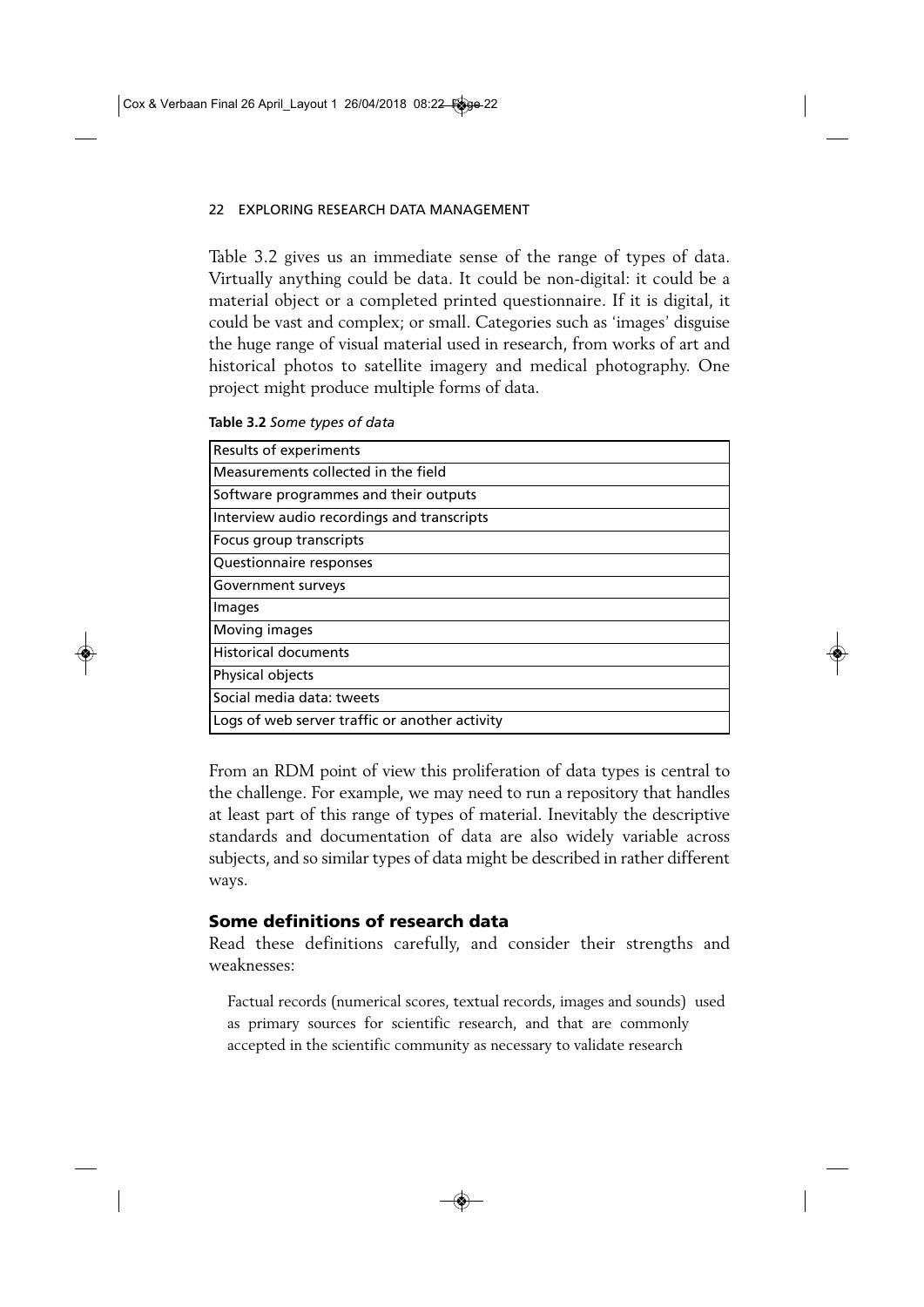findings. A research dataset constitutes a systematic, partial representation of the subject being investigated. (OECD, 2007, 14)

Data are facts, observations or experiences on which an argument or theory is constructed or tested. Data may be numerical, descriptive, aural or visual. Data may be raw, abstracted or analysed, experimental or observational. Data include but are not limited to: laboratory notebooks; field notebooks; primary research data (including research data in hardcopy or in computer readable form); questionnaires; audiotapes; videotapes; models; photographs; films; test responses. Research collections may include slides; artefacts; specimens; samples. (University College London, 2013)

Qualitative or quantitative statements or numbers that are (or assumed to be) factual. Data may be raw or primary data (e.g. direct from measure ment), or derivative of primary data, but are not yet the product of analysis or interpretation other than calculation. (Royal Society, 2012, 12)

Research data are defined as recorded factual material commonly retained by and accepted in the scientific community as necessary to validate research findings; although the majority of such data is created in digital format, all research data are included irrespective of the format in which it is created. (EPSRC, n.d.)

The data, records, files or other evidence, irrespective of their content or form (e.g. in print, digital, physical or other forms), that comprise a research project's observations, findings or outcomes, including primary materials and analysed data. (Monash University, 2010)

Research data are the evidence that underpins the answer to the research question, and can be used to validate findings regardless of its form (e.g. print, digital, or physical). These might be quantitative information or qualitative statements collected by researchers in the course of their work by experimentation, observation, modelling, interview or other methods, or information derived from existing evidence. Data may be raw or primary (e.g. direct from measurement or collection) or derived from primary data for subsequent analysis or interpretation (e.g. cleaned up or as an extract from a larger dataset), or derived from existing sources where the rights may be held by others. Data may be defined as 'relational' or 'functional' components of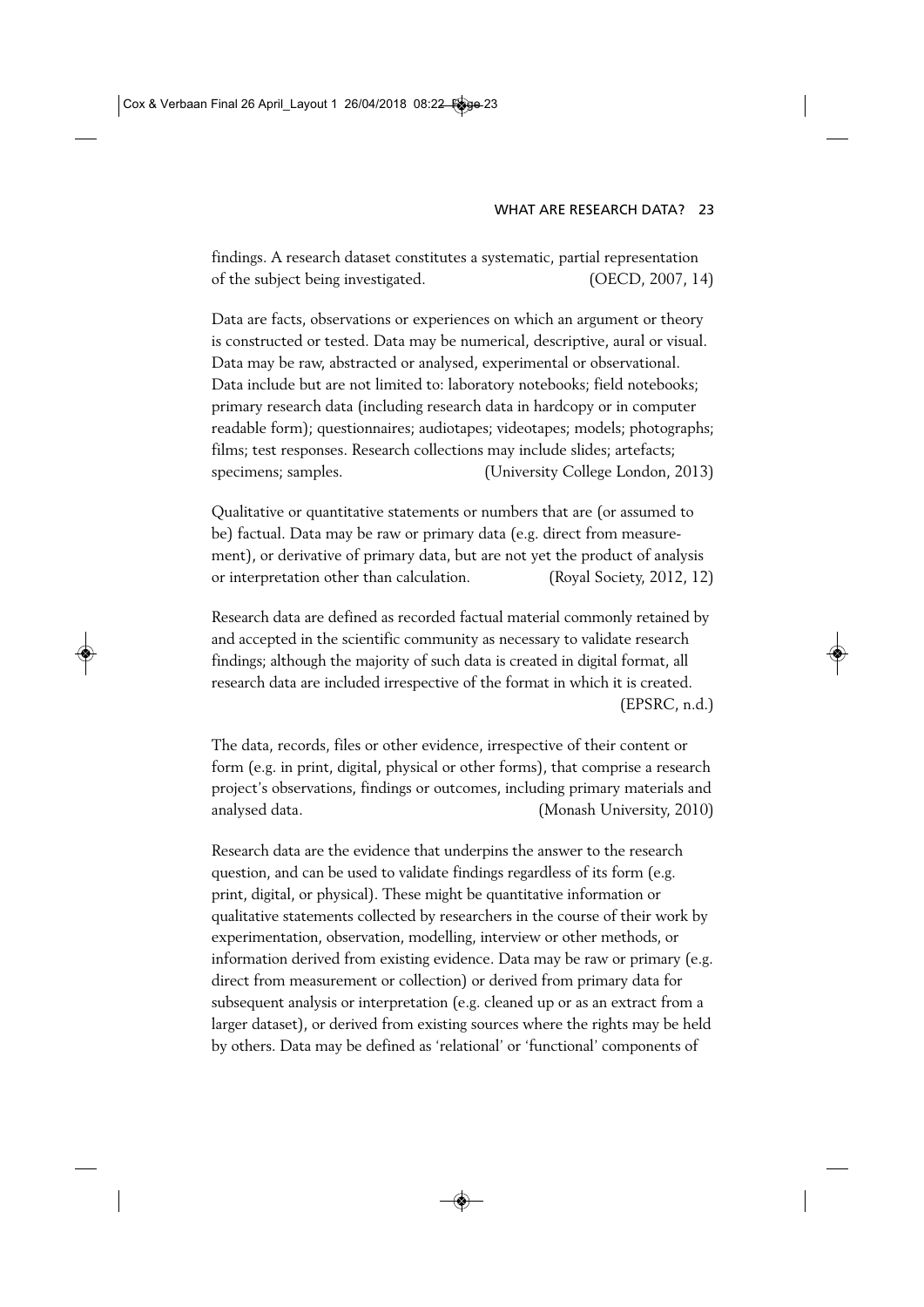#### 24 EXPLORING RESEARCH DATA MANAGEMENT

research, thus signalling that their identification and value lies in whether and how researchers use them as evidence for claims. They may include, for example, statistics, collections of digital images, sound recordings, transcripts of interviews, survey data and fieldwork observations with appropriate annotations, an interpretation, an artwork, archives, found objects, published texts or a manuscript. The primary purpose of research data is to provide the information necessary to support or validate a research project's observations, findings or outputs. (Concordat on Open Research Data, 2016)

The output from any systematic investigation involving a process of observation, experiment or the testing of a hypothesis, which when assembled in context and interpreted expertly will produce new knowledge. (Pryor, 2012, 3)

Anything you perform analysis on. (Briney, 2015, 6)

There are many definitions of data. In policy documents it may be useful to try and define research data in a fairly formal way, but some definitions seem to work much better for certain disciplines or meta-disciplines than others. For example, the Royal Society and EPSRC definitions apply more for science subjects. The UCL definition is useful for making it clear to all sorts of researchers that that 'stuff' they are creating is indeed data. It is more of a definition through listing examples than by focusing on what 'data' is conceptually. Briney's (2015) definition has the value of being simple and direct. The Monash definition perhaps confounds data and the findings based on that data. Pryor's definition focuses on the systematic process and the purpose, creating new knowledge, though the range of methods feels a little narrow. The most comprehensive definition is from the Concordat. The start of the Concordat definition focuses on purpose. The purpose of research data is to provide an answer to research questions. The Concordat also usefully differentiates various states of data e.g. raw, primary, derived data.

#### Exploring further

Collect some more definitions of research data and analyse them. Look at relevant national or international policy statements and see how they seek to define data. If your institution has a research data policy, how is data defined there? From your conversations with researchers which is the most useful definition?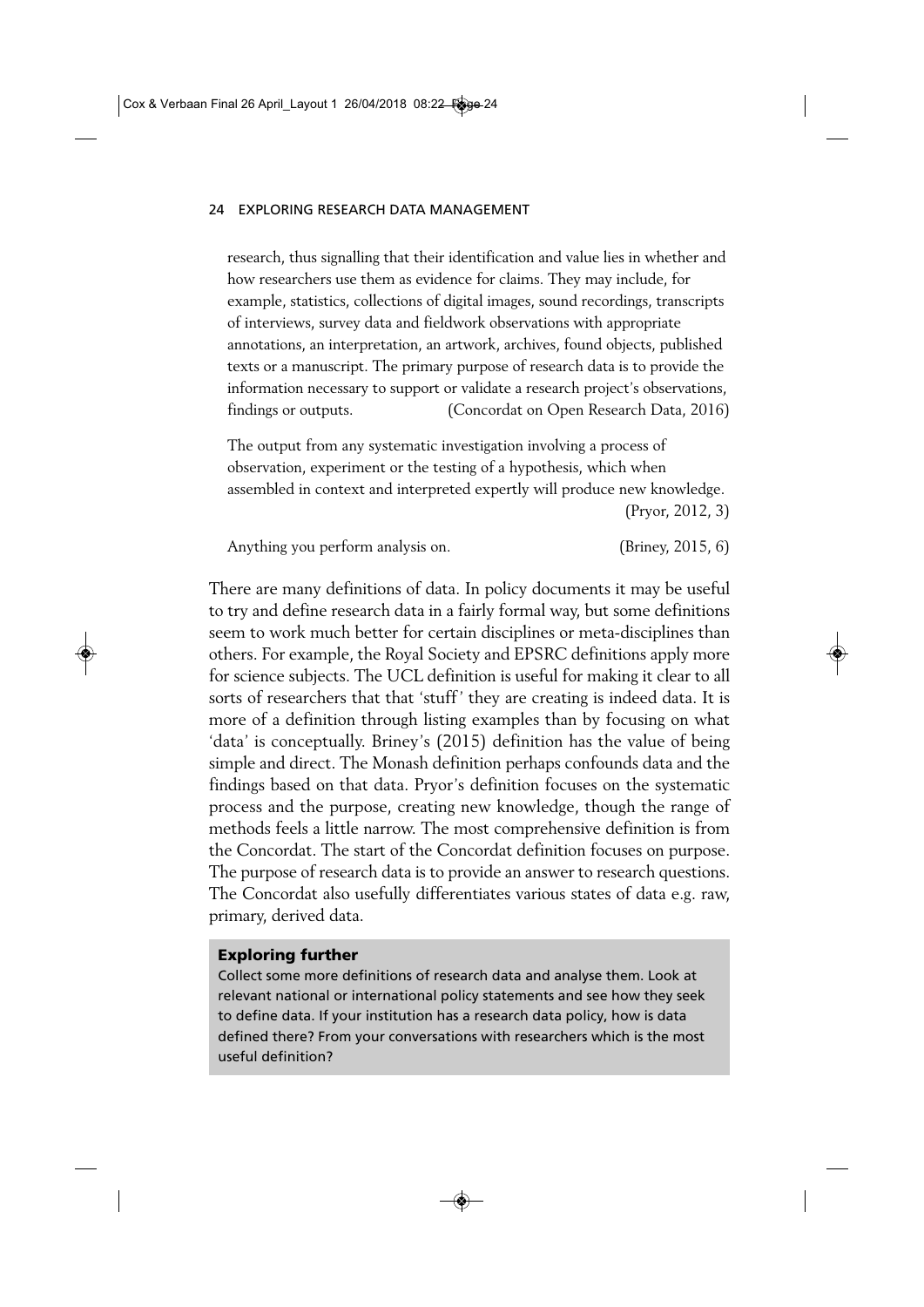### Data collections

Individual scholars or projects may produce data collections: coherent bodies of data that others might want to re-use.

Thinking about collections of research data might be a rather 'library' way of looking at data, as if it's a coherent body of material with clearly defined scope. This might not be quite how a researcher would see their 'stuff'. They are probably more likely not to have really thought of it as a coherent body of material, just something they use and that grew organically. Nevertheless it can be a useful perspective for thinking systematically about the scope and content of a body of research data.

Carlson has advocated a structured interview for capturing a profile of a research dataset (http://datacurationprofiles.org). The data curation profile technique constitutes a rather comprehensive and systematic approach to finding out all about the data produced in a project or series of projects. The structure is itself a very useful way of thinking about the different aspects of data, even if it is actually something smaller or less tidy than a 'collection'. Some of the headings include:

- overview of the research, including the topic and funding source
- data kinds and stages in the form of a narrative about the data collection, and including a data table itemising data collected by size, format and number of objects
- intellectual property rights relating to the data
- organisation and description of the data including metadata standards in use
- target repository
- sharing and access who can use the data and on what basis, including any desire for an embargo
- discovery including target audiences
- tools tools used in the research that others may need to use to reuse the data
- measures of impact what usage measures would be appropriate to this material
- data management practical issues, including back-up and security
- preservation which material should be preserved and for how long.

If you are thinking of talking to a researcher about their data this approach gives you a systematic way of thinking.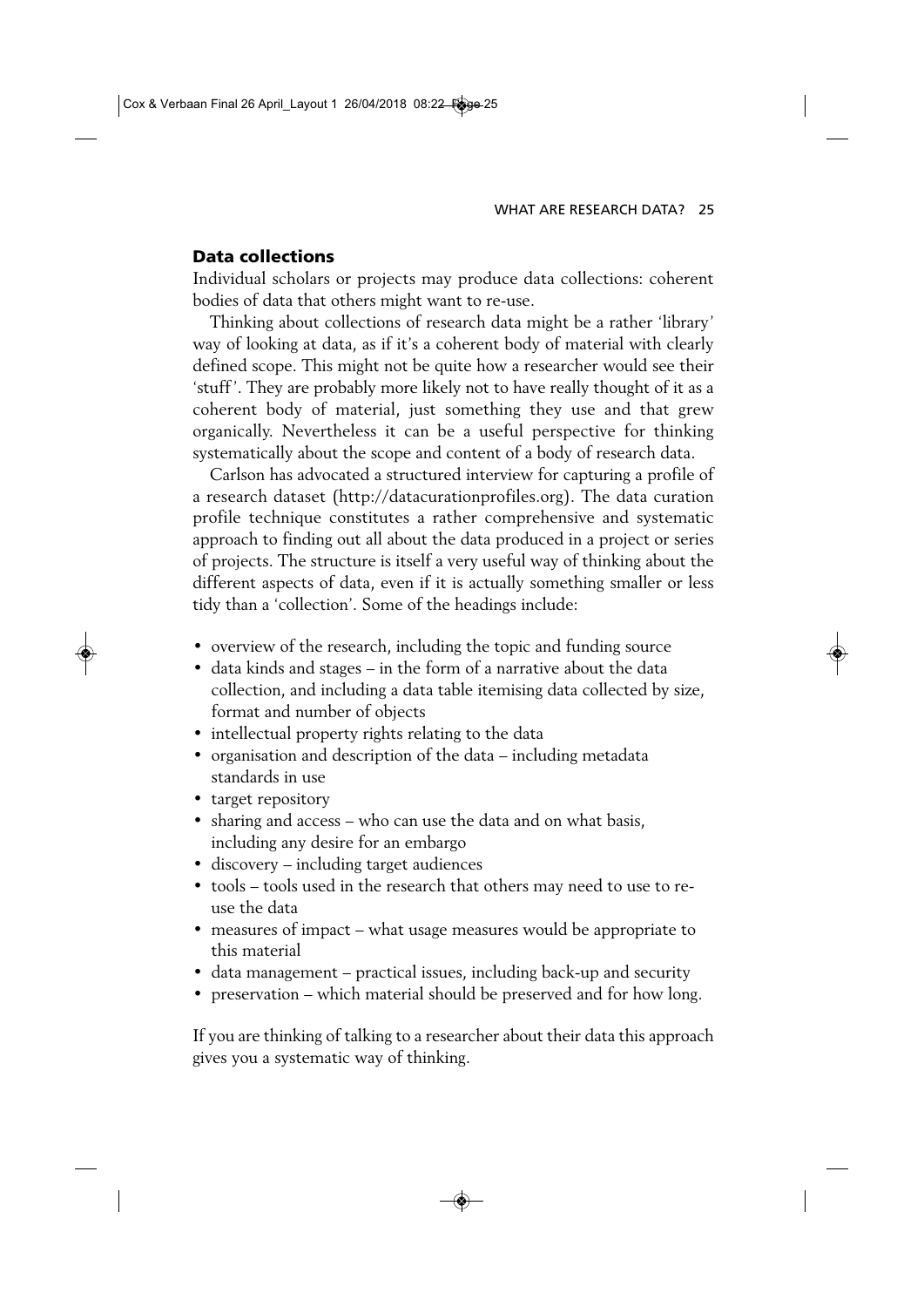#### Exploring further

Read some of the data curation profiles http://datacurationprofiles.org/.

Try and relate the proposed structure and some of your early conversations with researchers. Some questions may not feel relevant to a particular area of research. Work on a set of questions you feel comfortable asking a researcher.

Look at some datasets in the local data repository, a subject data repository or a general one like Dryad or Figshare and examine some of the deposits and how they have been described.

## Data lifecycles

As well as data being created within the research lifecycle, data could be considered to have their own lifecycle. Data tend to go through a process of creation, cleaning, combination, storage, analysis, and possibly then preservation, sharing and re-use.

The metaphor of a lifecycle, be that of life to death or life to rebirth, has a strong resonance in the world of RDM. It has always been central to archival and preservation work. For example, the UK Data Archive (www.ukdataservice.ac.uk/manage-data/lifecycle) proposes a simple model with six stages:

- Creating data this stage involves such activities as planning data collection, locating existing data sources and the actual data collection tasks, including documenting the data. In research involving human subjects it is highly likely to include the important ethics clearance stage.
- Processing data validating and cleaning data, prior to the serious business of analysis.
- Analysing data this the stage at which data are analysed and includes publication.
- Preserving data this is about getting them into the right format for preservation and documenting them.
- Giving access to data this includes making data discoverable, setting up conditions of re-use and promoting such re-use.
- Re-using data including follow-up research and others re-analysing the data.

These are more like logical steps than the ones we might observe in any actual project. By definition such lifecycles are a simplification of real life,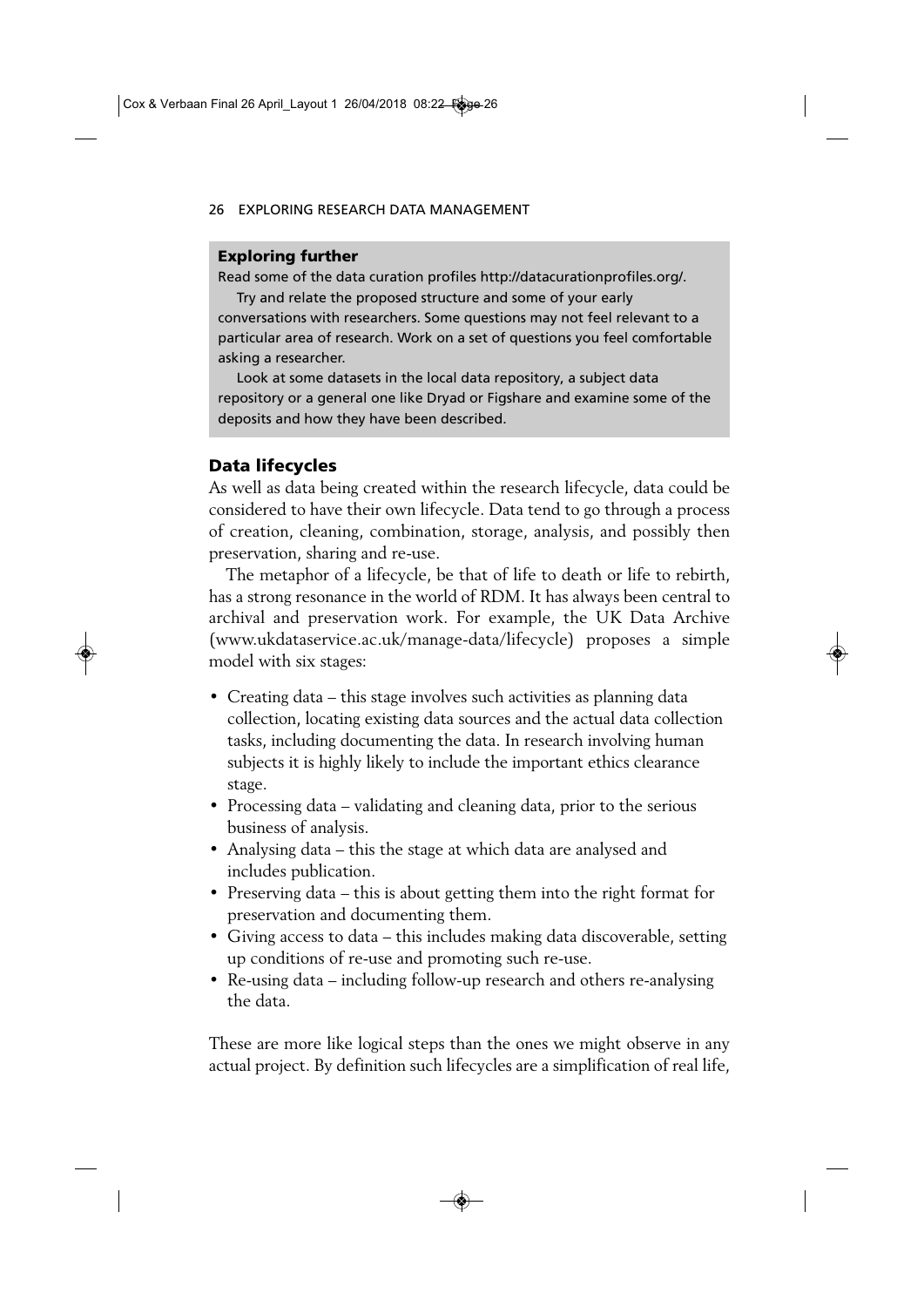which is far less linear and more iterative in practice. Some commentators talk about research workflows rather than lifecycles: but this may make the complex and contingent patterns of research sound a bit too much like a defined administrative flow of work. Having said that, looking for temporal patterns is likely to be rewarding. Also, this is a data perspective on research. Most researchers would be more preoccupied with gaining grants, outputs and publication, than the life of the data. Again, this realisation needs to be borne in mind when trying to use the model.

Another rather famous representation of research data is the DCC curation model. Again, this is more like the data curator's vision of the lifecycle of data, than something a researcher would relate to strongly.

#### Exploring further

If you can, ask a researcher about the detailed steps in their research process. This will help you get to grips with the life of data. You might want to take the approach used by Mattern et al. (2015), who asked researchers to produce a hand-drawn diagram of the research process, and then asked them to add to the picture notes about actions relating to data. It might be best to focus on a particular research project, because there may be differences across different projects. Capturing more about the flow of the research process can help you map out where support is needed or can be offered within the research process. Comparing diagrams produced by researchers in the same field will give you a fascinating insight into the commonality and variation within a single research area.

Mattern, E., Jeng, W., He, D., Lyon, L. and Brenner, A. (2015) Using Participatory Design and Visual Narrative Inquiry to Investigate Researchers' Data Challenges and Recommendations for Library Research Data Services, *Program*, **49** (4), 408–23, http://doi.org/10.1108/PROG-01-2015-0012.

### Research data is complex

There have already been some hints that research data is not simple; this section further explores the complexity of research data.

Commentators often refer to the five Vs of big data:

- 1 Volume
- 2 Variety
- 3 Velocity
- 4 Veracity
- 5 Value.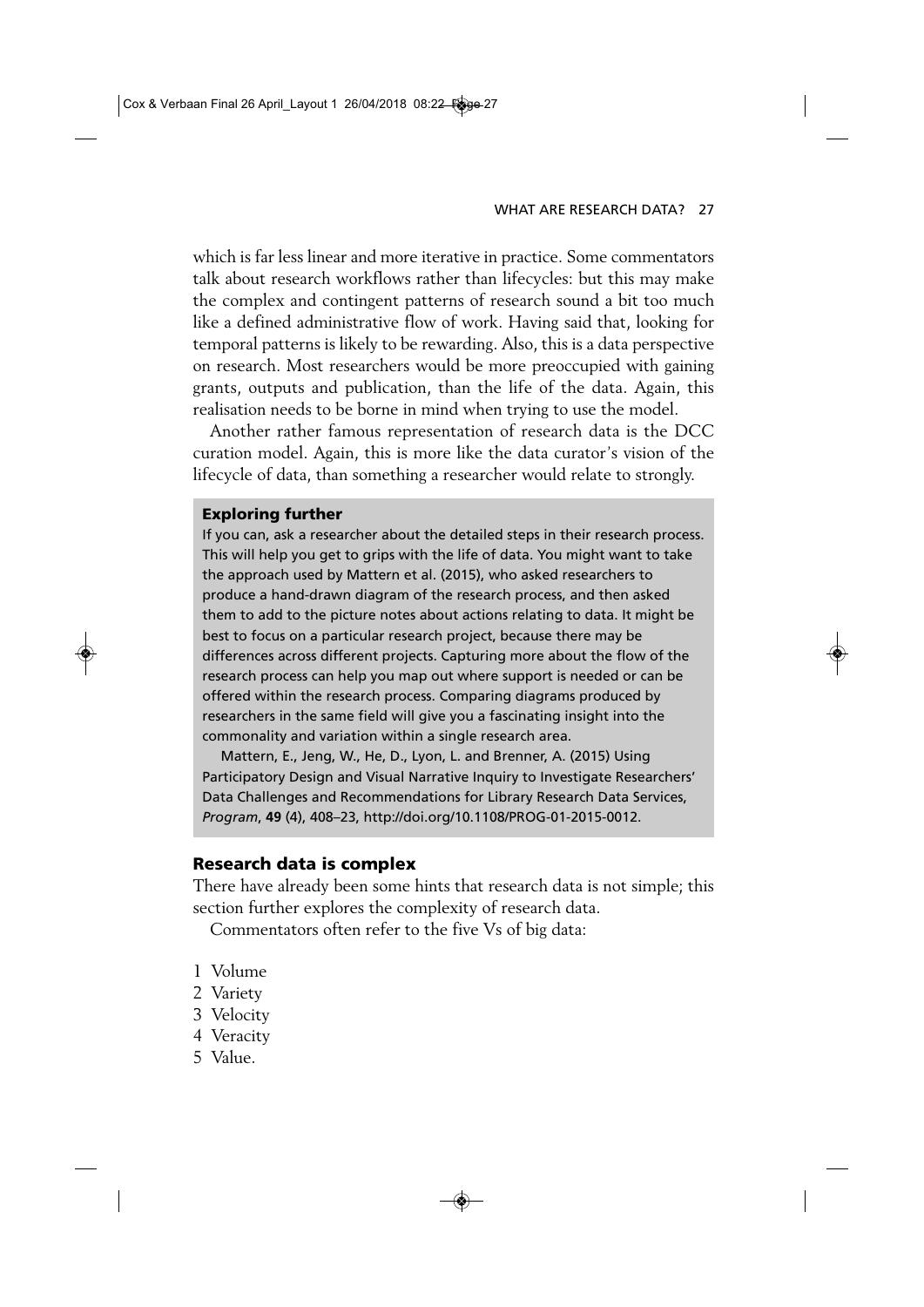These aspects can serve as headings for thinking about research data, too. We have already discussed that researchers may not have a precise idea of the *volume* of data they have collected. Much of the early discussion of RDM was linked to the concept of a 'data deluge', vast quantities of data being created in big science and challenging to store and document for reuse. Researchers working in astronomy, for example, might well be involved in work generating truly vast quantities of data. Not all research does have great volume, though. The title of Christine Borgman's (2015) book *Big Data, Little Data, No Data* neatly captures the fact that not all research data has huge 'volume'. But just because the amounts concerned are not vast does not mean that they are easy to manage.

We have also already discussed the *variety* of data. This applies within individual projects as well as between disciplines. In their study of data in the life sciences, Williams and Pryor (2009) mapped researchers using a complex array of data sources and different tools. A single study may draw in multiple forms of data that have to be managed collectively. Some are actively created for the project, other data are background or reference data that does not necessarily get cited. Each sub-field they studied was very different.

By *velocity*, commentators on big data are referring to the continuously updated streams of data that might be produced by such sources as sensors or internet traffic. Of course, this very same material could well become research data. Not all researchers will be trying to handle such dynamic data, but it is useful to think about most research data as dynamic. Data should not be seen as a thing, like a specific spreadsheet. Data are multiple and changeable. Thus, a researcher might gather some measurements in the field. Then they would enter this raw data into a spreadsheet back in the office. After some quality checking there might be a new version (derived data). Manipulating the data might lead to new versions. Combining this with other data would produce further versions. Tangible examples of such processes are described in the next chapter. But the key conclusion is that data changes. This lies behind Borgman's (2015) question: 'When is data?' Something plays a role of being data at a particular moment.

To take another example, a researcher might conduct interviews, making audio recordings of them, and taking down some field notes to be associated with each one. They might well then transcribe the interview. Transcripts can be imported into some qualitative data analysis software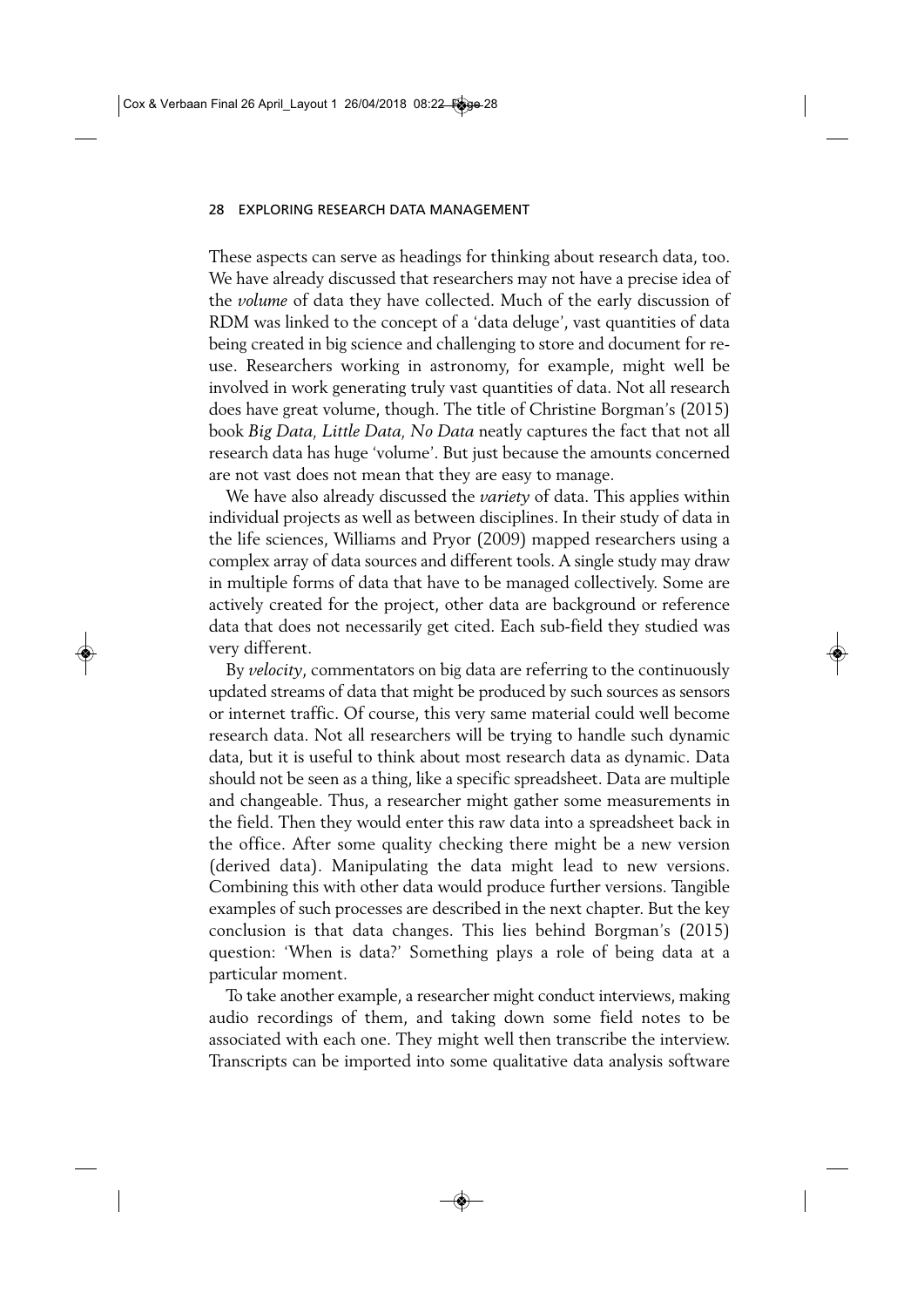for coding. Later one might tidy up an anonymised version of the interview transcript for sharing. Thus there are likely to be multiple versions of each interview, not necessarily a single definitive one. This creates data management (such as file naming) issues.

Such patterns of change are suggested by the lifecycle model. Yet processes of creation may be far more contingent, iterative and non-linear than a lifecycle model implies. Research is often akin to a craft skill. It is often not based on formulaic following of a closely defined recipe.

Data are also mobile across contexts. Some of the fascinating research on data journeys explores how data change meaning across different domains (Bates, Lin and Goodale, 2016). For example, weather station measurements (temperature, rainfall, etc.) are created by local, often volunteer, work in the spirit of creating open data. Combined with other similar weather measurements a weather dataset becomes a valuable commercialised source for the weather forecasters. It may also turn up as a valuable asset in the futures market on the stock exchange. Thus the meaning and value attached to data can alter as it moves between contexts.

*Veracity* is about the reliability of data. For the researcher the reliability of their data, data quality, is always a key issue. This could be about calibrating instruments or checking for outliers in a dataset. For a linguist it could be about precisely transcribing pauses in the transcription of a conversation. So what defines quality will be different, but it will always be a concern for researchers.

Again, research data vary in terms of their *value*. Some data are irreplaceable. They're the measurement of a unique event. They cannot be recreated. In other cases the cost would prohibit collecting them again. On the other hand, data produced from a computer model or simulation (e.g. in engineering or economics) can easily be reproduced. It is the model that needs to be preserved.

It is also worth reminding ourselves that digital data are fragile. They lose meaning out of the context of their collection if not documented. A spreadsheet without a key to the headings is more or less useless. The archival concept of provenance captures the importance of knowing about how an information object was created. A researcher wanting to re-use data will want to understand critical features of how the data were generated to be sure they can use them with confidence. What those critical features are, however, may vary.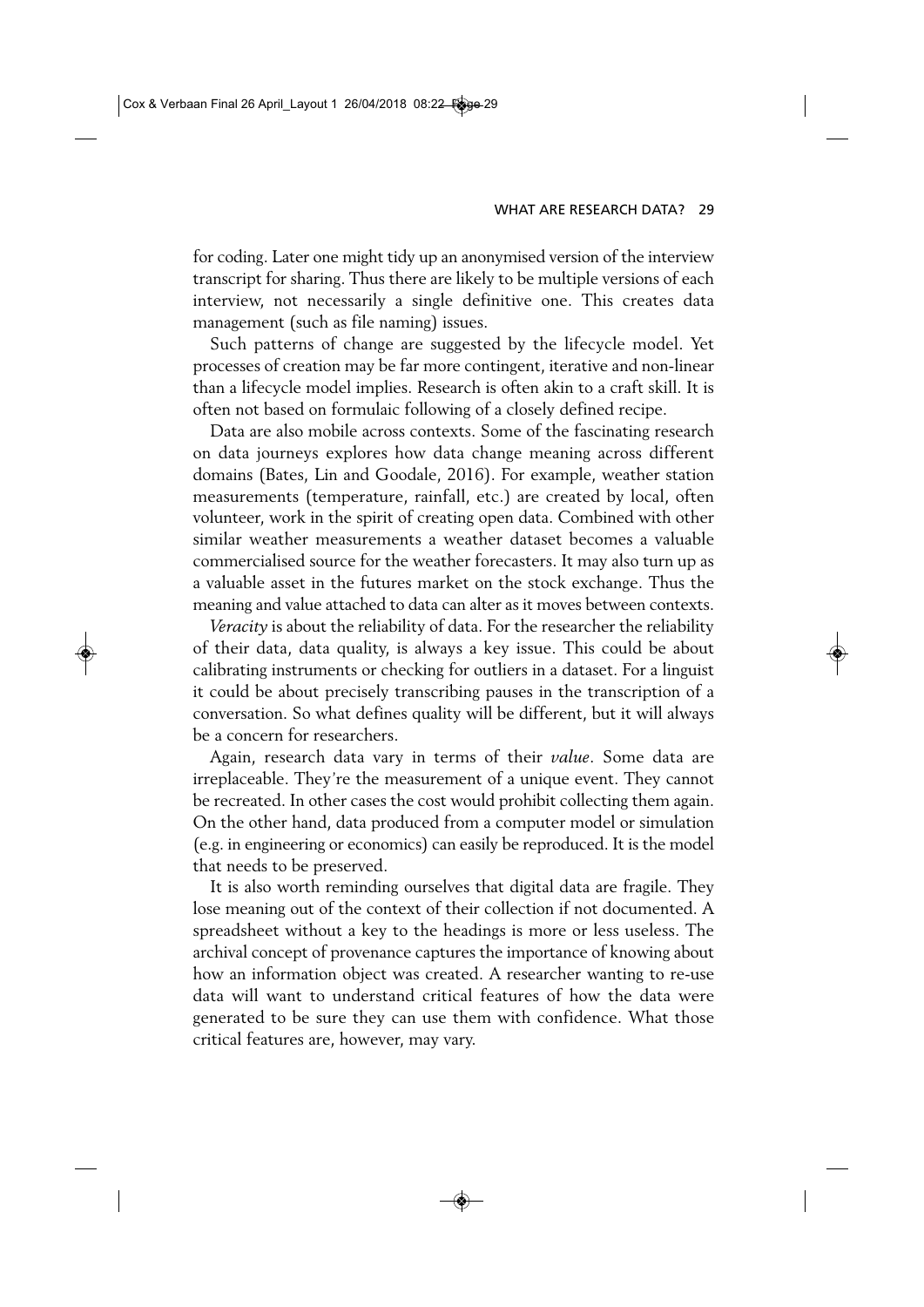#### Exploring further

Read the RIN report on life sciences (Williams and Pryor, 2009).

Continue to talk to researchers about their work. Try and understand more about the whole process of data creation and analysis – in the wider context of the research lifecycle. A visual analysis like the ones in the RIN report could be useful in mapping out how data is assembled and used. You might also think in terms of drawing up your own lifecycle model to capture the dynamic changes in the research life course.

Williams, R. and Pryor, G. (2009) *Patterns of Information Use and Exchange: Case studies of researchers in the life sciences*, Report by the Research Information Network and the British Library, www.dcc.ac.uk/projects/life-science-case-studies.

### Information management and RDM

These complex aspects of research data help us start to grasp the importance of the information management aspects of RDM.

- Sometimes the researcher is battling to find storage for the sheer volume of 'active' data they are working on right now. They may also be forced to make choices about which data are preserved, because they have so much.
- Researchers need to manage different types of data in a coherent way over the lifetime of the project.
- Researchers are having to manage a flow of data sources which are themselves changing and malleable. When we talk about data re-use we are thinking about a complex contextual transition that is challenging to manage.
- Data quality is key to the reliability of the outcome of the research, and so its credibility. But what is critical to quality will vary.
- Data has central value to much (though not all) research. Empirical research turns on the interpretation of data. It takes up the researcher's time to produce. It may also literally cost money to license or have potential monetary value.

Research does have a strong information management component.

### Further reading

Carol Tenopir's series of studies about scientists' views on research data are a key reference point for the field.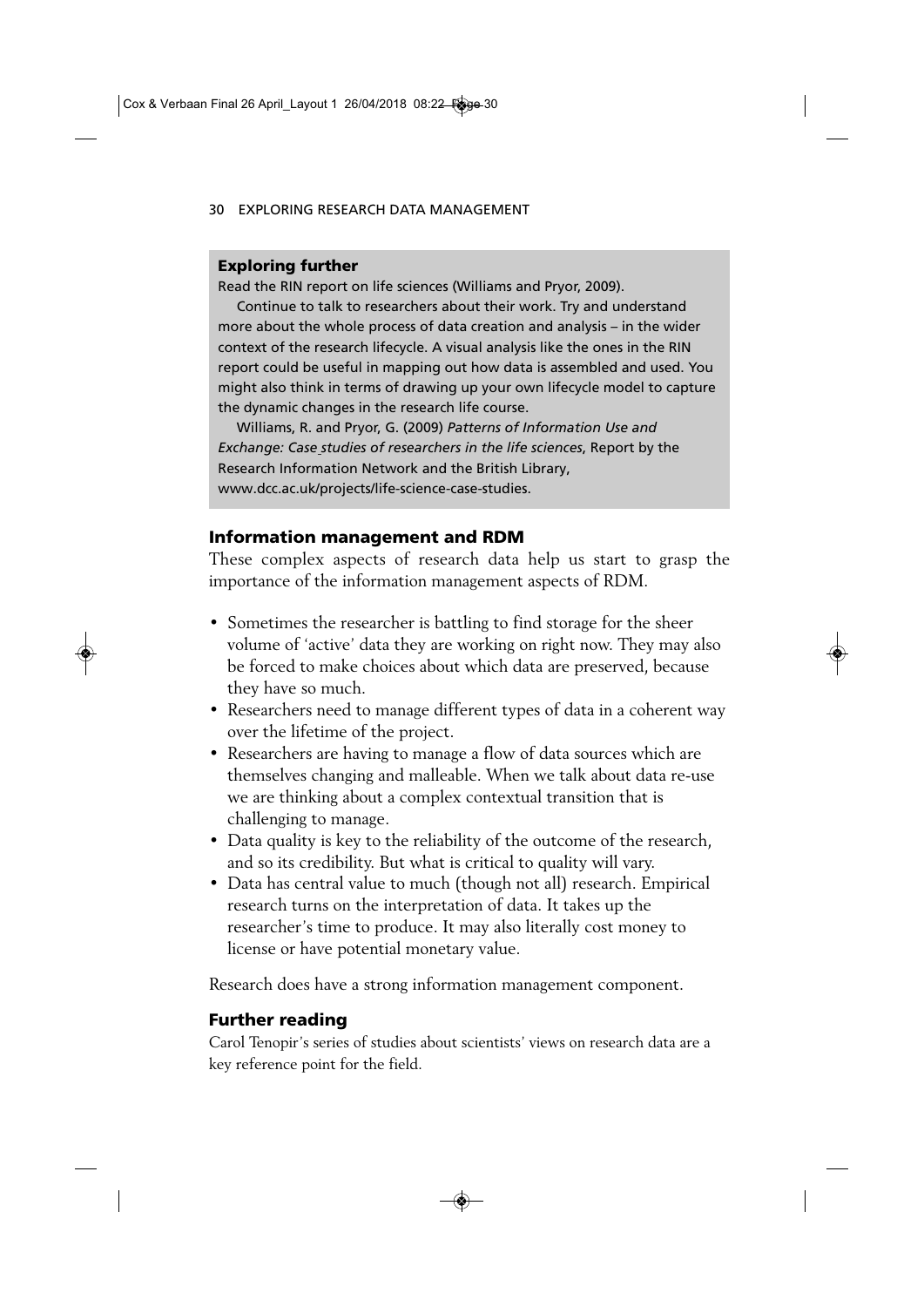- Tenopir, C., Allard, S., Douglass, K., Aydinoglu, A. U., Wu, L., Read, E., Manoff, M. and Frame, M. (2011) Data Sharing by Scientists: Practices and perceptions, *PLOS ONE*, **6** (6), https://doi.org/10.1371/journal.pone.0021101.
- Tenopir, C., Dalton, E. D., Allard, S., Frame, M., Pjesivac, I., Birch, B., Pollock, D. and Dorsett, K. (2015) Changes in Data Sharing and Data Re-use Practices and Perceptions Among Scientists Worldwide, *PLOS ONE*, **10** (8), https://doi.org/10.1371/journal.pone.0134826.

If you want to read more look for the latest years' citations of these works.

At a more conceptual level Shankar's (2007) paper describes the element of judgement and convention that go into turning scientific work into something labelled data. Recognising the element of judgement and choice in this process helps us understand the way that any data is a construction in a particular context, rather than an objective object.

Shankar, K. (2007) Order from Chaos: The poetics and pragmatics of scientific recordkeeping, *Journal of the Association for Information Science and Technology*, **58** (10), 1457–66.

#### References

- Bates, J., Lin, Y.-W. and Goodale, P. (2016) Data Journeys: Capturing the socio-material constitution of data objects and flows, *Big Data & Society*, **3** (2), http://doi.org/10.1177/2053951716654502.
- Borgman, C. L. (2015) *Big Data, Little Data, No Data: Scholarship in the networked world*, MIT Press.
- Briney, K. (2015) *Data Management for Researchers: Organize, maintain and share your data for research success*, Pelagic Publishing.
- *Concordat on Open Research Data* (2016)
- www.rcuk.ac.uk/documents/documents/concordatonopenresearchdata-pdf.
- EPSRC (n.d.) EPSRC Policy Framework on Research Data: Scope and benefits, www.epsrc.ac.uk/about/standards/researchdata/scope/.
- Mattern, E., Jeng, W., He, D., Lyon, L. and Brenner, A. (2015) Using Participatory Design and Visual Narrative Inquiry to Investigate Researchers' Data Challenges and Recommendations for Library Research Data Services, *Program*, **49** (4), 408–23, http://doi.org/10.1108/PROG-01-2015-0012.
- Monash University (2010) *Research Data Policy*, http://policy.monash.edu.au/policy-bank/academic/research/research-data-